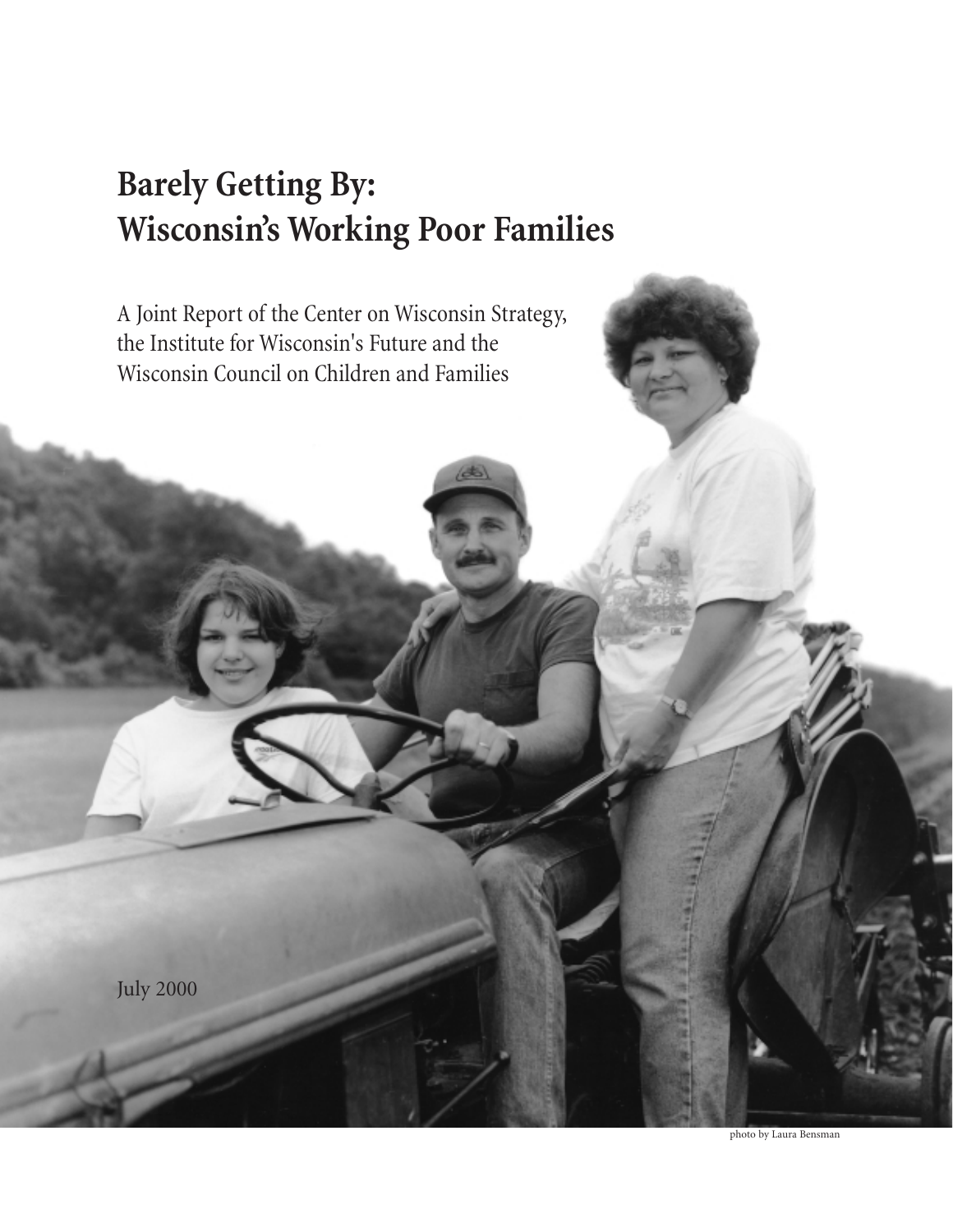## Table of Contents

| Workers get caught in the low-wage career trap $\ldots \ldots \ldots \ldots \ldots \ldots \ldots \ldots \ldots \ldots \ldots \ldots \ldots 10$ |  |
|------------------------------------------------------------------------------------------------------------------------------------------------|--|
| Low wages are a problem throughout the state  13                                                                                               |  |
|                                                                                                                                                |  |
|                                                                                                                                                |  |

Support working families . . . . . . . . . . . . . . . . . . . . . . . . . . . . . . . . . . . . . . . . . . . . . . . . . . . . . . **18**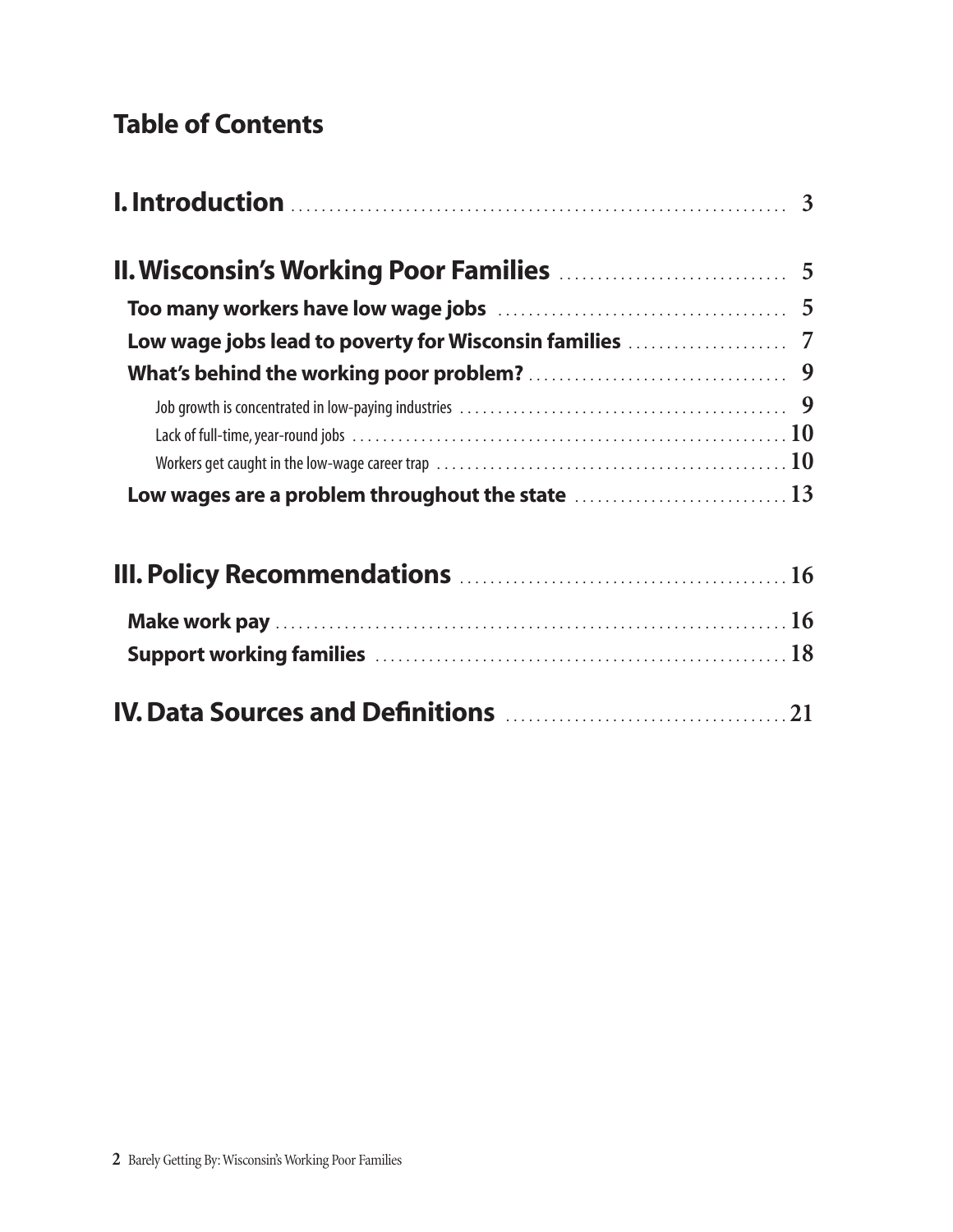## Introduction

It may seem like an odd time to worry about the quality of jobs in our state. In recent years, Wisconsin's economic growth has been exceptionally strong. During the economic expansion of the 1990's, state per capita income grew almost 10 percent — this is 60 percent faster than the national growth rate. At the same time, the newly established welfare replacement program resulted in a drop in the welfare caseload from 30,000 to 5,000 families in less than three years, moving thousands of low-income families into the labor market.

However, while many state residents are celebrating this new prosperity, tens of thousands of Wisconsin working families have not yet achieved even minimal financial security. Approximately one in eleven families, along with 182,000 of Wisconsin's children, are living below the poverty line. Three out of every ten workers earn poverty-level wages. Food pantries and homeless shelters throughout the state are seeing record breaking demand, with testimony that, unlike past years, a large number of those seeking assistance are working families.

A large segment of working families are locked out of jobs that pay family supporting wages and are unaware of or unable to access critical support services like health care, child care and transportation assistance. These working families struggle, often unsuccessfully, to make ends meet. Wisconsin's booming economy is clearly not paying off for everyone.

*Barely Getting By: Wisconsin's Working Poor Families* documents key factors affecting this largely invisible segment of Wisconsin's workforce, combining labor market and wage data with profiles of families from communities throughout the state. The report documents the surge in poverty-wage jobs in Wisconsin over the past 20 years, and its impact on workers and their families.

Behind every economic trend or piece of data are real families. We profile five Wisconsin families whose stories describe the numerous challenges—beyond finding a good job—that the working poor face every day.

We conclude the report with policy recommendations to improve Wisconsin's existing system of work supports and tax credits to more effectively assist working poor families. These policy recommendations are designed to build systems that make work pay and support working families so that the state's prosperity can be more broadly shared. Included throughout the report's policy section are "best practices" – innovative program ideas that demonstrate concrete, feasible options for our state.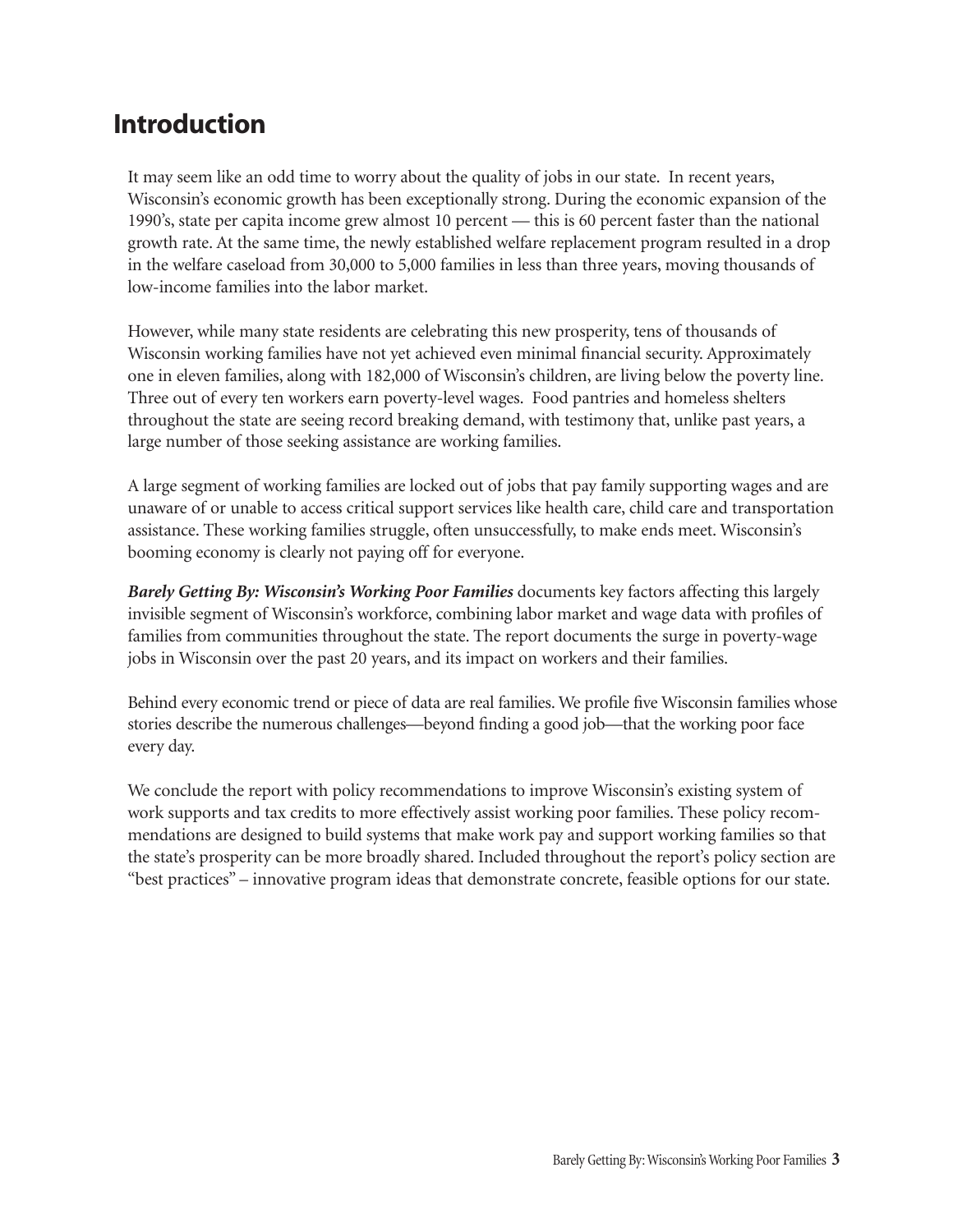

#### **The Alvarez Family:** Milwaukee

John and Danny Alvarez are brothers living<br>together in a small, barely furnished apart-Tohn and Danny Alvarez are brothers living ment with their five children. John is the 34 year-old father of Nina, fifteen, Serena, fourteen, and Dyana, seven. Their mother maintains an active role in their lives although she does not live with them and lost custody four years ago. John speaks for the whole family: "We have a hard time but we are trying to do our best for the kids, because they are the most important thing. I have tried to keep my family together." Danny, 22, has two children – Destiny, who is six, and Xavier, age four. He also has a girlfriend in Chicago who is eight months pregnant with his baby. They hope to marry this year if they can save some money.

John works sporadically putting siding on homes. The work is seasonal and unpredictable, and meeting monthly expenses is a constant juggling act. Danny works half time as a dishwasher at a suburban chain restaurant. This minimum wage job covers their rent. Fortunately, heat is included. The family has no car and no telephone. Except for a refrigerator and a television, there are no appliances so electricity costs are minimal. John receives food

stamps for the seven-member family. Their diet largely consists of macaroni and cheese, cheap frozen pizza and hot dogs.

John also gets some help from W-2. He has health insurance, which allows them to get services from the community-based 16th Street Health Center. Says John, "My girls have had some bad experiences. We are trying to

get the older girls some counseling and Nina is signed up for the Big Sisters' Program."

The Salvation Army programs have been critical for the family. The church picks the kids up for services every Sunday and has a special girls' program on Tuesday nights. They also provide clothing and shoes at the beginning of the school year and sponsor a summer camp. "We wouldn't be able to handle things without the church," John says with a small shrug.

He is clear that they want a better life for their children, "Me and Danny didn't take school very seriously and now it's too late. We can't get training for better jobs and life is so complicated with all the kids and different problems." Still, John has plans.

"I want to rent a big house for me and my kids when Danny gets married. I want to get a steadier job with all the kids in school now and so I can make things right."

**Fact:** Nearly seven out of ten of Wisconsin's working poor families with children have no more than a high school degree or GED. Less than 10 percent of Wisconsin's working poor families have a college degree.

photo by Pete DiAntoni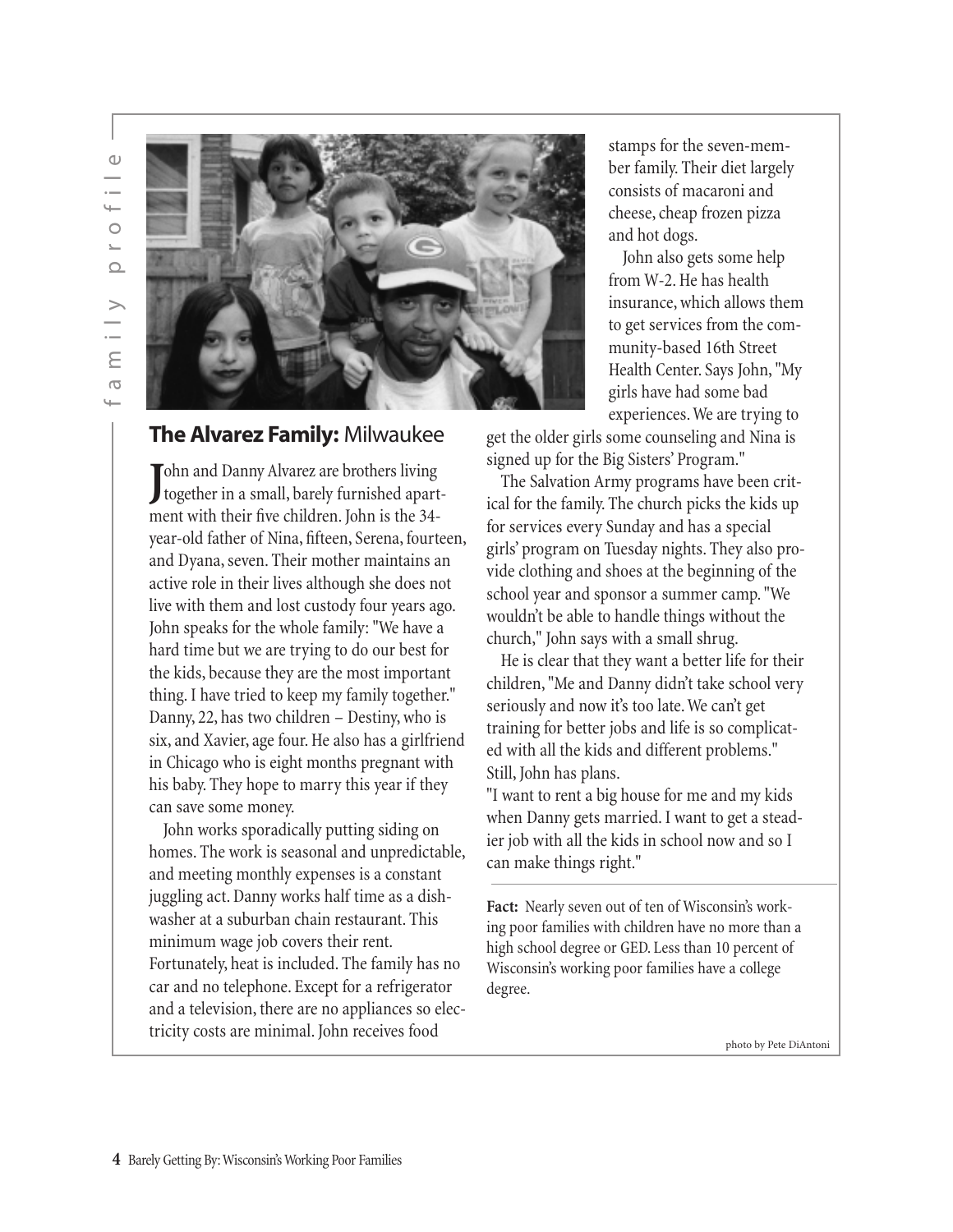## Wisconsin's Working Poor Families

### Too many workers have low wage jobs

We begin by analyzing jobs because we know that working poverty is first and foremost a question of job quality. One measure of job quality is simply the share of workers employed in poverty-wage jobs. These are jobs that pay wages insufficient to lift a full-time, year-round worker above the poverty line for a family of four — in 1997 dollars, \$8.20 an hour or less. It is important to remember that this is a measure of the quality of jobs, not the size of a family's income. Not all workers who earn low wages actually live in poverty. They may be part of a household or family with other earners on whom they can rely for support. However, this threshold offers a good way to look at who is earning low wages and how that has changed over time.

The share of workers holding poverty-wage jobs has grown dramatically for the workforce as a whole, as well as the full-time, year-round workforce.

**In 1997, 3 out of 10 Wisconsin workers held poverty-wage jobs. That's higher than in 1979, when just 1 in 4 Wisconsin workers held such jobs (see Table 1).**

**For full-time workers, the story is equally dramatic. In 1997, one out of five full-time, yearround workers held a poverty-wage job. That's 20 percent of Wisconsin adults earning less than it takes to keep a family of four out of poverty, up from 15 percent in 1979.**

And when we look at who holds these low wage jobs, striking differences emerge:

#### **4 out of 10 women in the state hold poverty-wage jobs.**

Women generally earn less than men, and they are more than twice as likely as men to be employed

#### Table 1

#### **Share of Wisconsin Workers Earning Poverty Wages in 1997 (wage less than \$8.20/hr. in 1997 dollars)**

|                    |              | <b>Share Earning Poverty Wages</b><br>1979<br>1989<br>1997 |       |       | <b>Percent Change</b><br>1979-97<br>1989-97 |          |  |
|--------------------|--------------|------------------------------------------------------------|-------|-------|---------------------------------------------|----------|--|
| <b>All Workers</b> |              | 26.4%                                                      | 35.5% | 30.7% | 16.3%                                       | $-13.5%$ |  |
|                    |              |                                                            |       |       |                                             |          |  |
| <b>Men</b>         | White        | 14.7                                                       | 23.9  | 22.1  | 50.3                                        | $-7.5$   |  |
|                    | <b>Black</b> | 17.7                                                       | 30.0  | 41.2  | 132.8                                       | 37.3     |  |
|                    |              |                                                            |       |       |                                             |          |  |
| <b>Women</b>       | White        | 41.0                                                       | 47.1  | 37.9  | $-7.6$                                      | $-19.5$  |  |
|                    | <b>Black</b> | 31.9                                                       | 54.8  | 61.1  | 91.5                                        | 11.5     |  |

**Source:** *State of Working Wisconsin, 1998, Center on Wisconsin Strategy*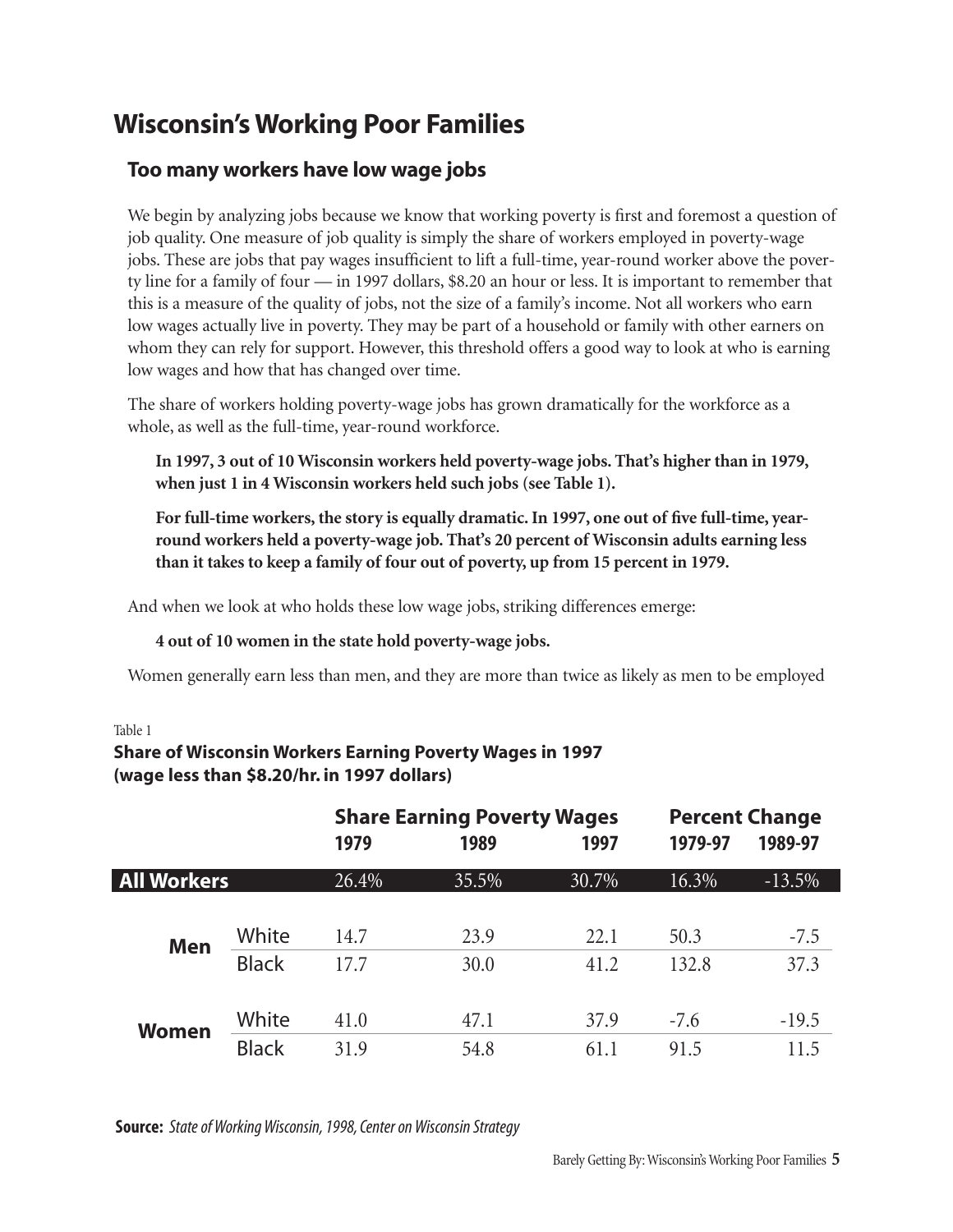in a poverty-wage job. Single mothers often live in poverty because their jobs pay so little. The silver lining is that the share of women earning poverty wages is no higher today than it was in 1979.

#### **4 out of 10 black men and 6 out of 10 black women in the state hold poverty-wage jobs.**

African Americans in Wisconsin have seen a sharp decline in their opportunities for earning decent wages — more so than in the nation as a whole. We are now at a point where nearly half of the working black population does not hold a job that pays above the poverty line.

**White men are the least likely to earn poverty wages, but things have gotten worse for them as well. In 1997, 22 percent of white men in Wisconsin held a poverty wage job, up from 15 percent in 1979.**

Less educated workers suffer the most from the expansion of poverty-wage jobs.

#### **Three-quarters of Wisconsin high school dropouts and a third of high school graduates earned poverty wages in 1997, compared to less than 10 percent of college graduates (see Figure 1).**

In sum, although our economy is generating abundant jobs, many of those jobs don't keep families out of poverty.

#### Figure 1 **Share of Workers Earning Poverty Wages by Education in Wisconsin 1979-97**

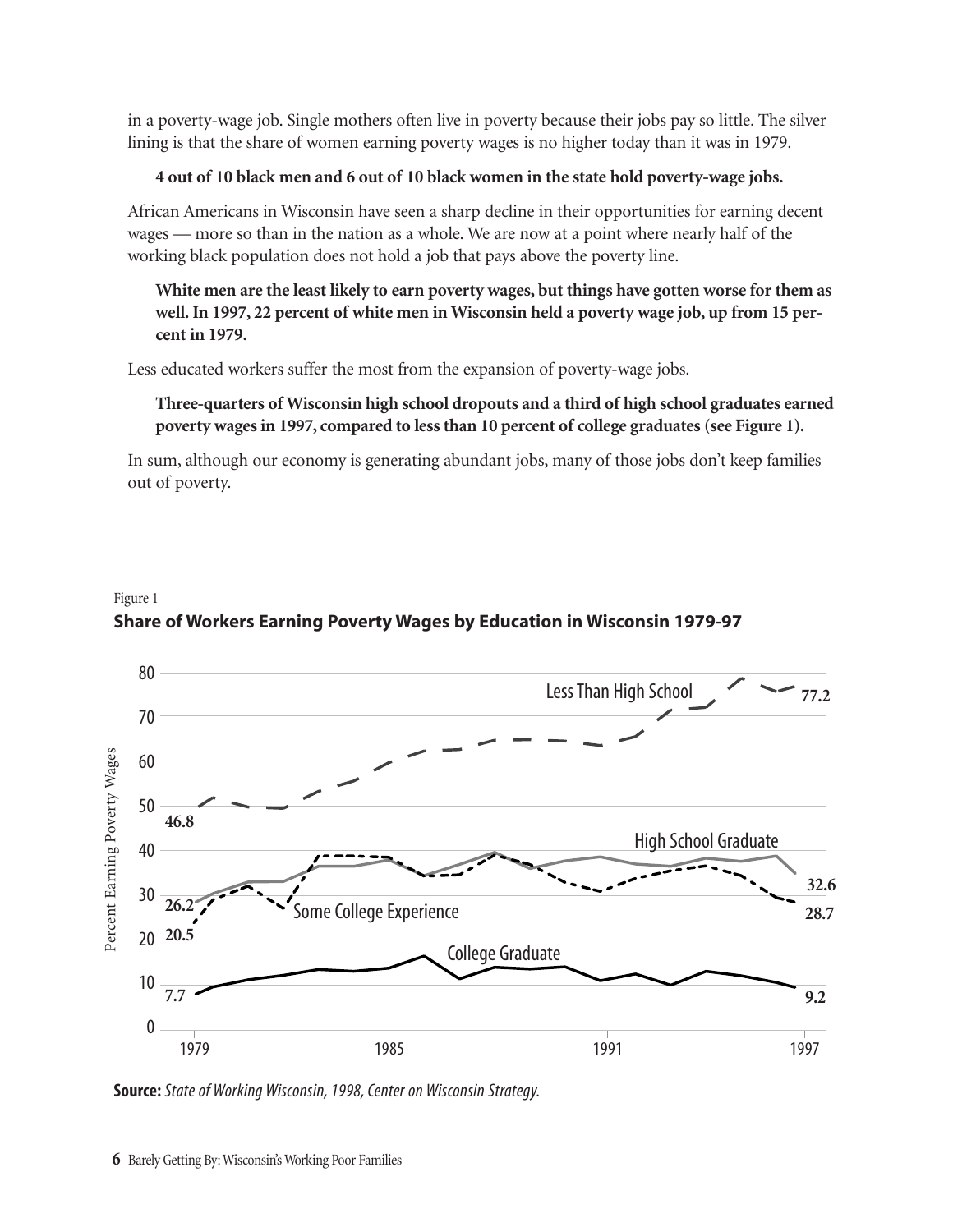## Low wage jobs lead to poverty for Wisconsin families

When jobs increasingly offer poverty-level wages, Wisconsin's families increasingly live in poverty. While we often assume that work alone should be enough to lead to self-sufficiency, this is less true today than it was even twenty years ago. In fact, from the late 1970s to the second half of the 1990s, the share of Wisconsin's working families that didn't earn enough to get out of poverty nearly doubled.

In the late 1970s, work was a relatively effective path to keeping families out of poverty. But now, nearly one in eleven working families with children is poor, despite their work – earning just \$16,895 a year or less in 1999 dollars.

**As Figure 2 shows, only 4.6 percent of working families with children were poor in Wisconsin in the late 1970s. This was about 40 percent less than the national level. But by the second half of the 1990s, 8.9 percent of working families with children were poor in Wisconsin—only 23 percent below the national level.**

**As a result, even after the economic expansion of the 1990s, 13 percent of Wisconsin children—fully 182,000—lived in poverty.**

#### Figure 2 **Share of Working Families with Children that were Poor in Wisconsin, 1970s to 1990s**



**Source:** *State of Working Wisconsin, 1998, Center on Wisconsin Strategy.*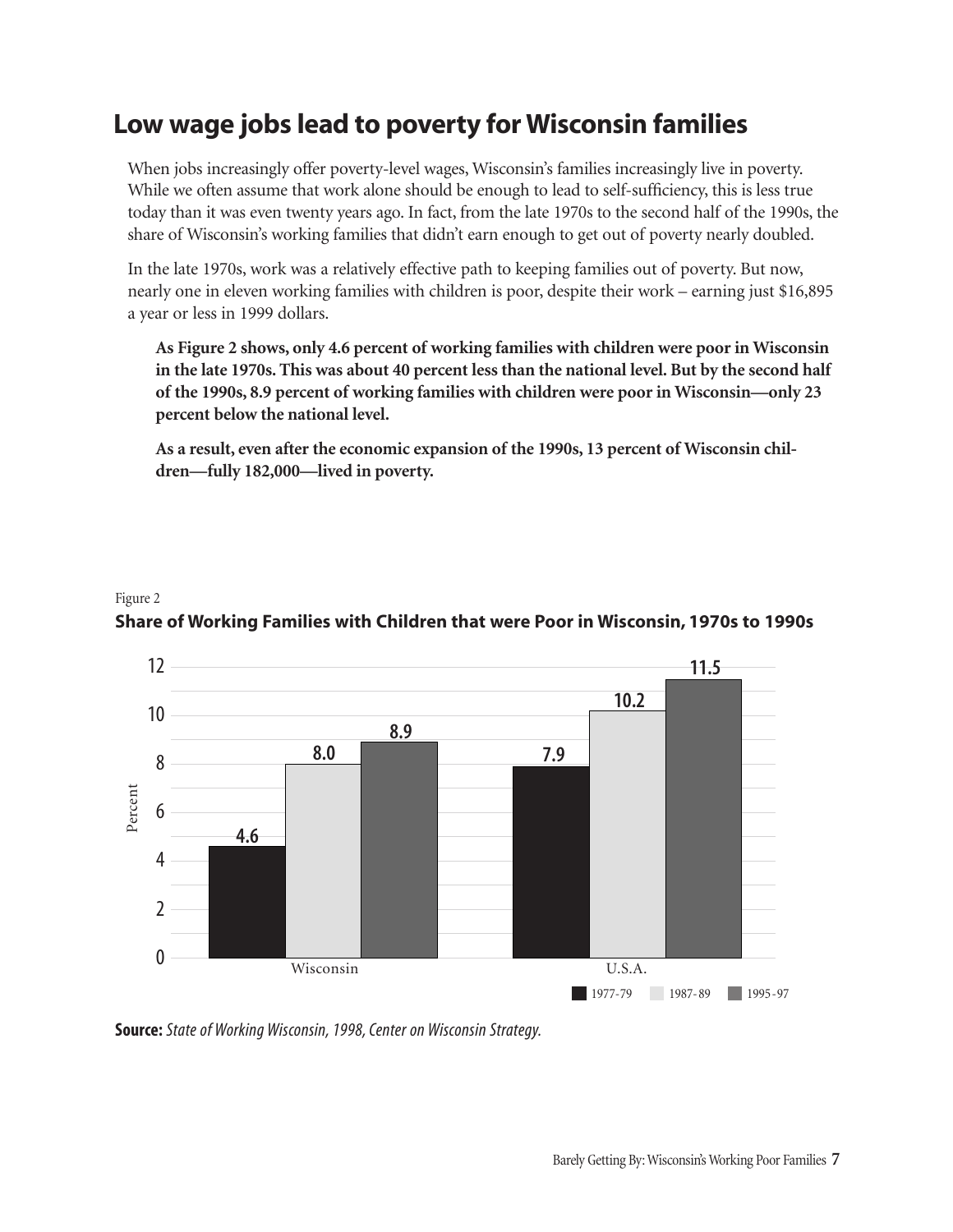

### **The Dolphin Family:** Sun Prairie

Carrie Dolphin is 25 years old and has lived<br>
in Sun Prairie for six years with her seven year old daughter C.J. After graduating from high school Carrie felt she hadn't received the training to succeed in the workforce, so she went back to school and became a certified nursing assistant. Carrie has remained in the industry, working at nursing homes and doing home health care.

Currently she works at a residence facility where she cares for developmentally disabled adults during the night shift. She receives \$9 an hour, plus forced weekly overtime when another worker misses a shift. Carrie stays at her job not because she likes it, but rather because she needs it, "I don't really like my job, but I tolerate it for the pay and benefits, the medical insurance, and the sick leave."

Finding childcare at night is a problem. "My boyfriend used to watch my daughter," says Carrie, "but we broke up. Now my mother and sister alternate watching C.J. while I work. I can concentrate better at work knowing she is secure."

Her take-home pay is about \$1,400 per month, which is just enough to meet expenses if she works regular overtime and gets her child support. Although she got help from W-2's childcare program before she began her current job, she was initially unaware that she still qualified for a childcare subsidy while she worked. As a result, she lost four months of childcare assistance. "The program rules are very complicated, and though the people at the Job Center weren't exactly rude, they just didn't seem to want to help me," she observes. "I found out about the child care from a friend and then had to go back and ask for it."

As for her dreams, she is looking forward to a better tomorrow. "Someday I would like to do creative work, but I need help paying for school so I can get more training. I don't want to be penalized for trying to do better."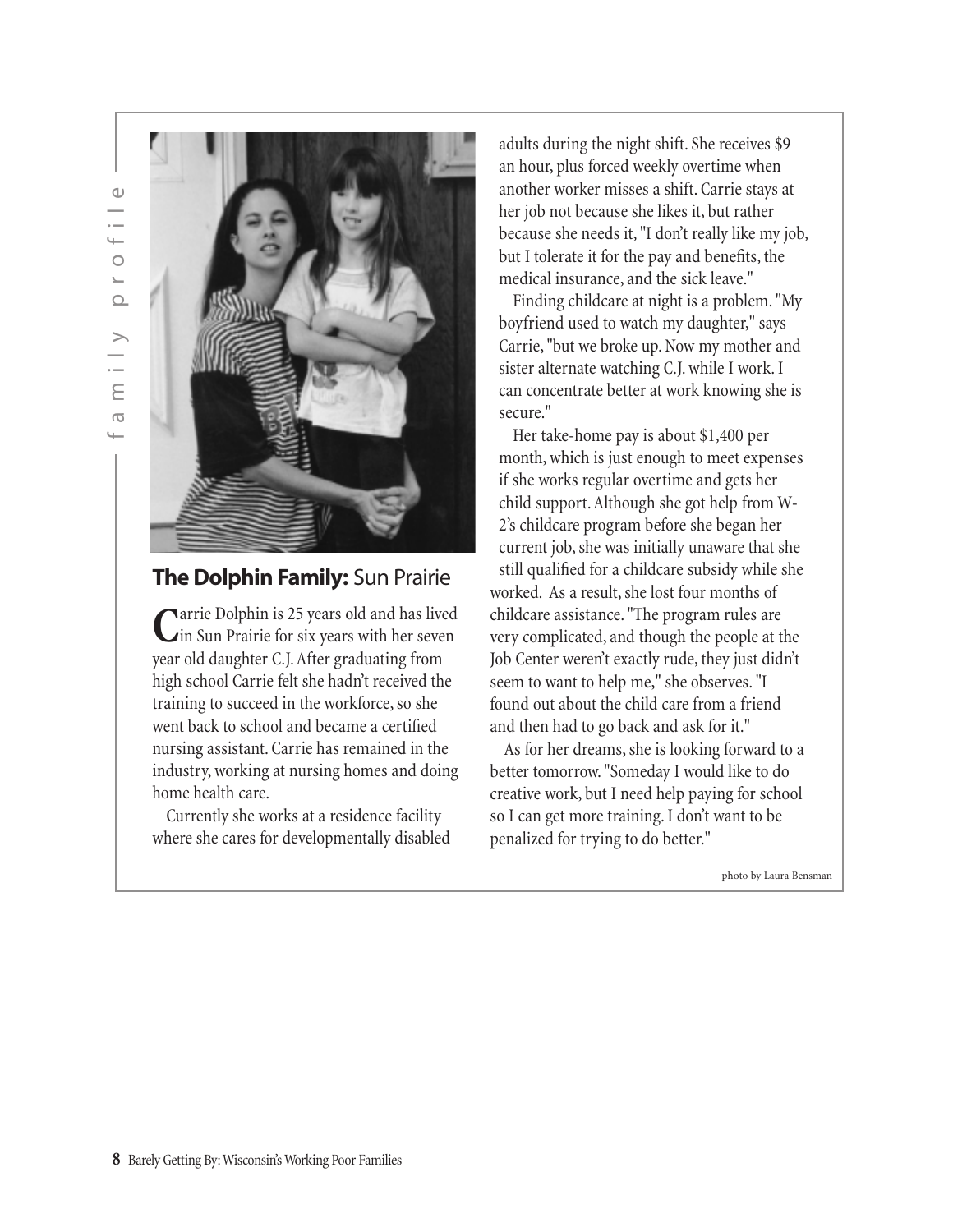## What's behind the working poor problem?

Three main factors help to explain why working poverty continues to be so prevalent in Wisconsin: the strong growth in low-pay industries over the past two decades; the lack of full-time, year-round work; and the fact that low-wage jobs tend to trap workers and lead to low-wage careers.

### Job growth is concentrated in low-paying industries

Wisconsin has historically had a strong manufacturing base, offering middle-class wages and good benefits to workers without a college degree. Like the rest of the nation, however, Wisconsin saw a shift from manufacturing to service industries over the past two decades. Though Wisconsin has managed to retain a larger share of manufacturing jobs than most states, the majority of its job growth has come from retail trade and service industries.

#### **Between 1982 and 1998, retail trade and services industries accounted for 56 percent of Wisconsin's net job growth.**

**These industries contain large numbers of low-wage jobs. In 1998, the average weekly pay for Wisconsin in the retail trade industry was \$275. In services industries, it was \$478. Compare these earnings to those in manufacturing (\$700), construction (\$684), and finance, insurance, and real estate (\$699 a week).**

**In the second half of the 1990s, most (68.3 percent) Wisconsin working parents with low hourly earnings held jobs in retail trade and services industries (see Figure 3).**

#### Figure 3 **Working Parents with Low Hourly Earnings by Industry in Wisconsin, 1995-97**



**Source:** Center on Budget and Policy Priorities, 1998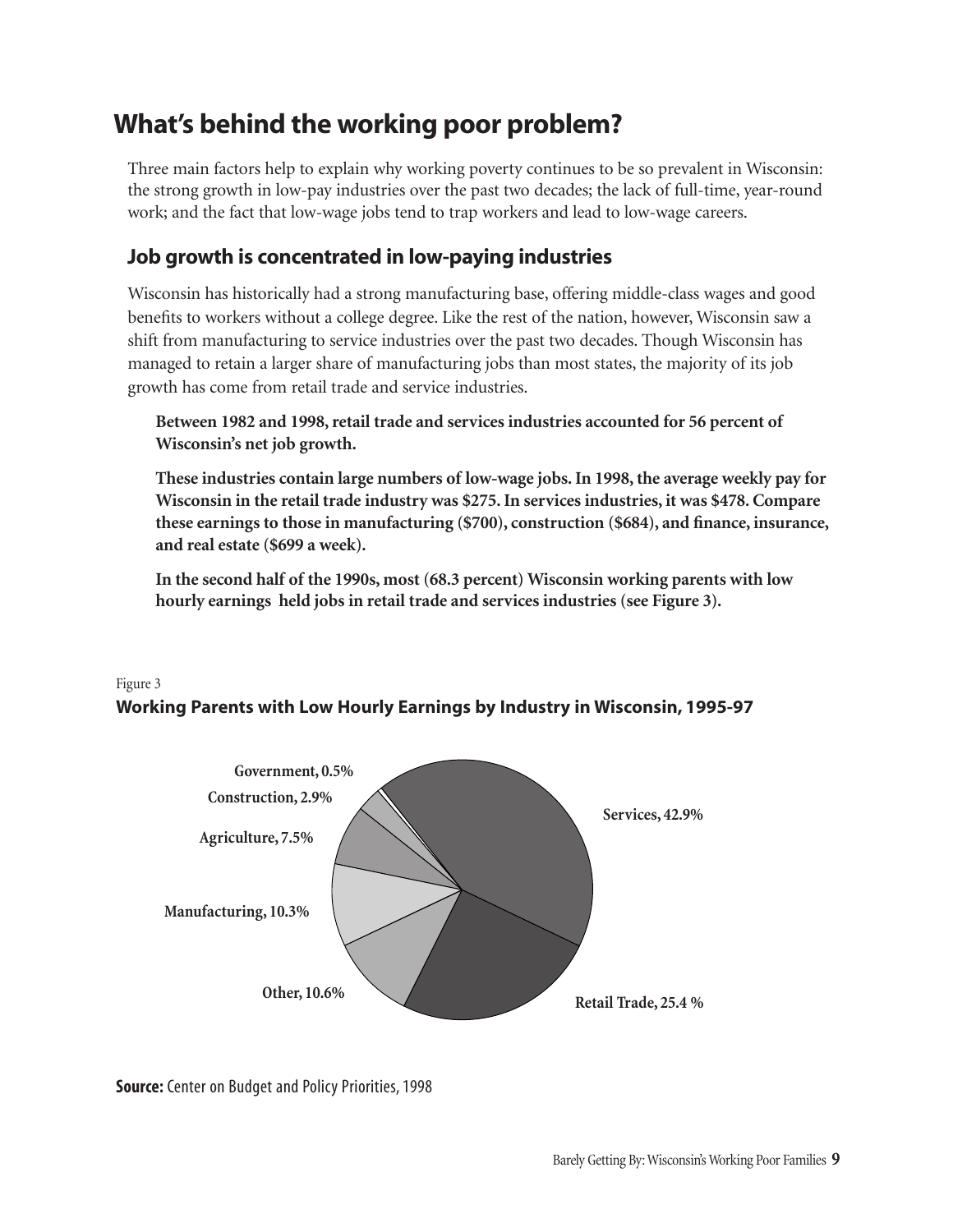

### **The St. Louis Family:** Green Bay

**S**usan St. Louis is 27 years old and a lifelong resident of Green Bay. She was married briefly but separated before her daughter Haley, now six, was born. Haley's father lives in Alaska. Susan also has a nine-month-old son, Brady, whose father is in jail.

Susie, her children, her mother and 2 dogs have been living in a 2-bedroom house for the past four years. The house is old and literally falling apart. Until recently Haley had her own room, but the ceiling fell down so she is now sharing Susie's bed. Brady's crib is in that bedroom as well. Susie is understandably frustrated by the situation, "I do not earn enough to be able to live on my own, but I make too much to

get housing assistance."

Susie graduated from high school in 1991 and briefly attended technical school where she studied data entry. Pregnant, and not very interested in school, she quit a few months into the first semester. After Haley was born she began working fast food jobs paying \$7 to \$7.25 per hour. Working fast food was hard for Susan, "I was depressed and never wanted to get out of bed." Since January, however, she has been thrilled to work as a parent assistant at the elementary school where Haley is a first grader. There she works 15 hours per week and makes \$7.00 an hour.

She also works part time as a bus aide for Head Start earning \$9.60 an hour and putting in 16 hours per week. She is interested in going back to school for teaching, but she says, "I don't think it will be possible. I will be working full-time next year and I want to have time to spend with Haley and Brady."

Susan has never had health insurance through a job. She is enrolled in BadgerCare and her children are covered by Healthy Start. Since Susie cannot afford childcare and her mother cannot work for health reasons, her mom watches Brady while Susie is at work. Susan was told that she is ineligible for food stamps because her mother's social security income is counted. She uses the local food pantries several times a month to stretch her budget.

Susie dreams of a better life for her kids, "I want to move into a neighborhood where there is no crime. Now, I don't let the kids out of the house alone because I am afraid of what they will come in contact with."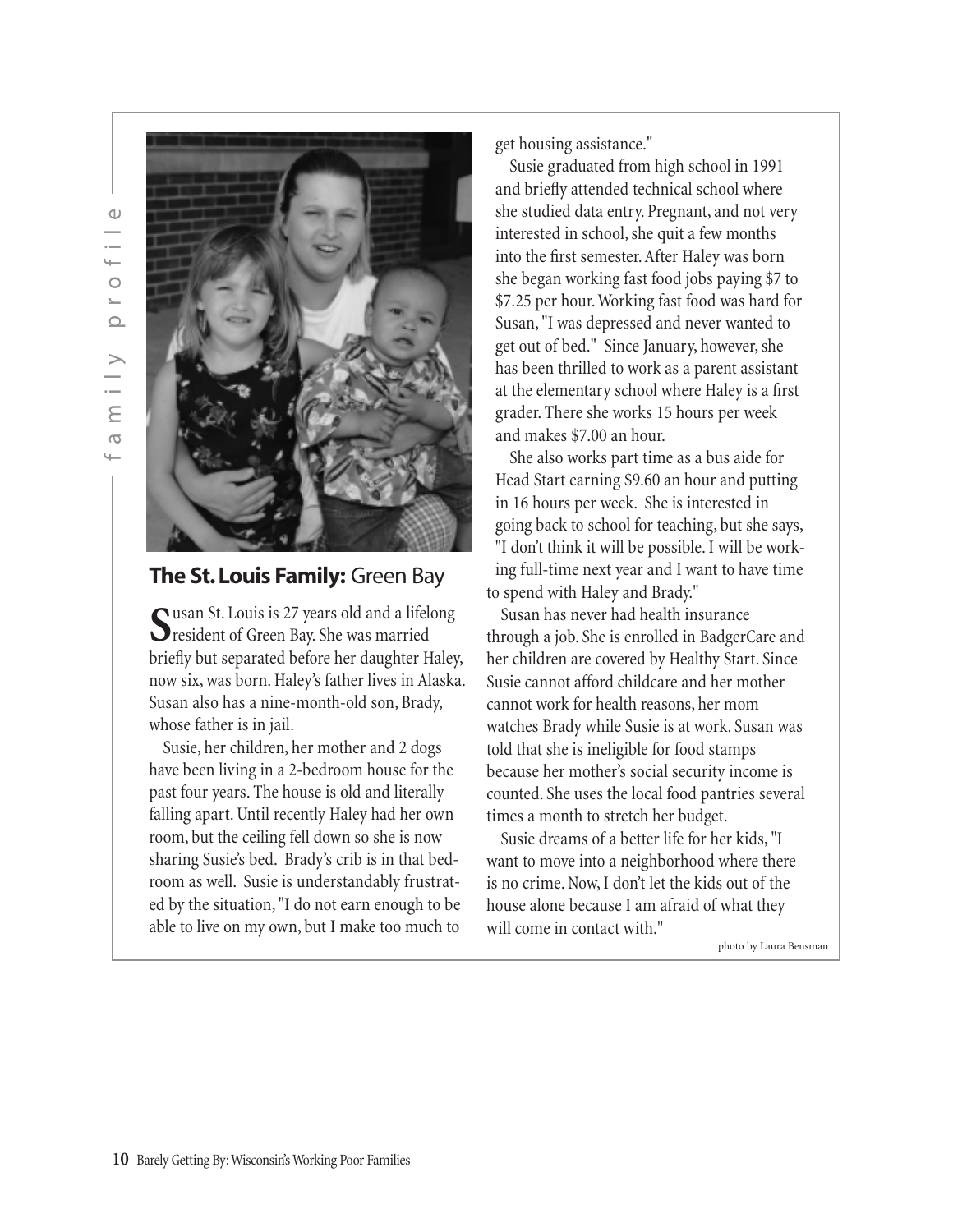## Lack of full-time, year-round jobs

Some families remain poor not only because they have jobs in low-paying industries, but also because their jobs are unstable and offer only seasonal or part-time employment. Workers in poverty are much less likely to be engaged in full-time, year-round jobs and instead bounce through a series of part-time, short-lived jobs.

While 84.3 percent of working poor families had at least one working parent, only 24 percent worked the equivalent of full-time, year-round in the years 1995–1997.

By contrast, of the families earning 100 to 200 percent of the poverty line, 63.3 percent engaged in full-time, year-round work.

## Workers get caught in the low-wage career trap

An important part of the reality of being a poor worker is that it is a long-term state, one that is very hard to get out of. We call this the 'stickiness' of low-wage jobs: for a variety of reasons, some having to do with the worker, some having to do with the jobs themselves, holding a low-wage job often means chronic cycling from one bad job to another, with little gain over a career.

**Table 2 shows that in 1990, 31.8 percent of workers in the state had quarterly earnings insufficient to lift a family of four above the official poverty line.**

Table 2

#### **The Persistence of Low Earnings over Time in Wisconsin**

**In 1990, Percent of workers...** 



| Where did they end up in 1997? |  |  |  |  |  |
|--------------------------------|--|--|--|--|--|
|--------------------------------|--|--|--|--|--|

| Still in a poverty wage job     | 53.5%   |
|---------------------------------|---------|
| Earned 100-150% of poverty line | 25.7%   |
| Earned 150-200% of poverty line | 11.6%   |
| Earned above 200%               | $9.2\%$ |



**Source:** Authors' analysis of Wisconsin's Unemployment Insurance Records from 1990 and 1997.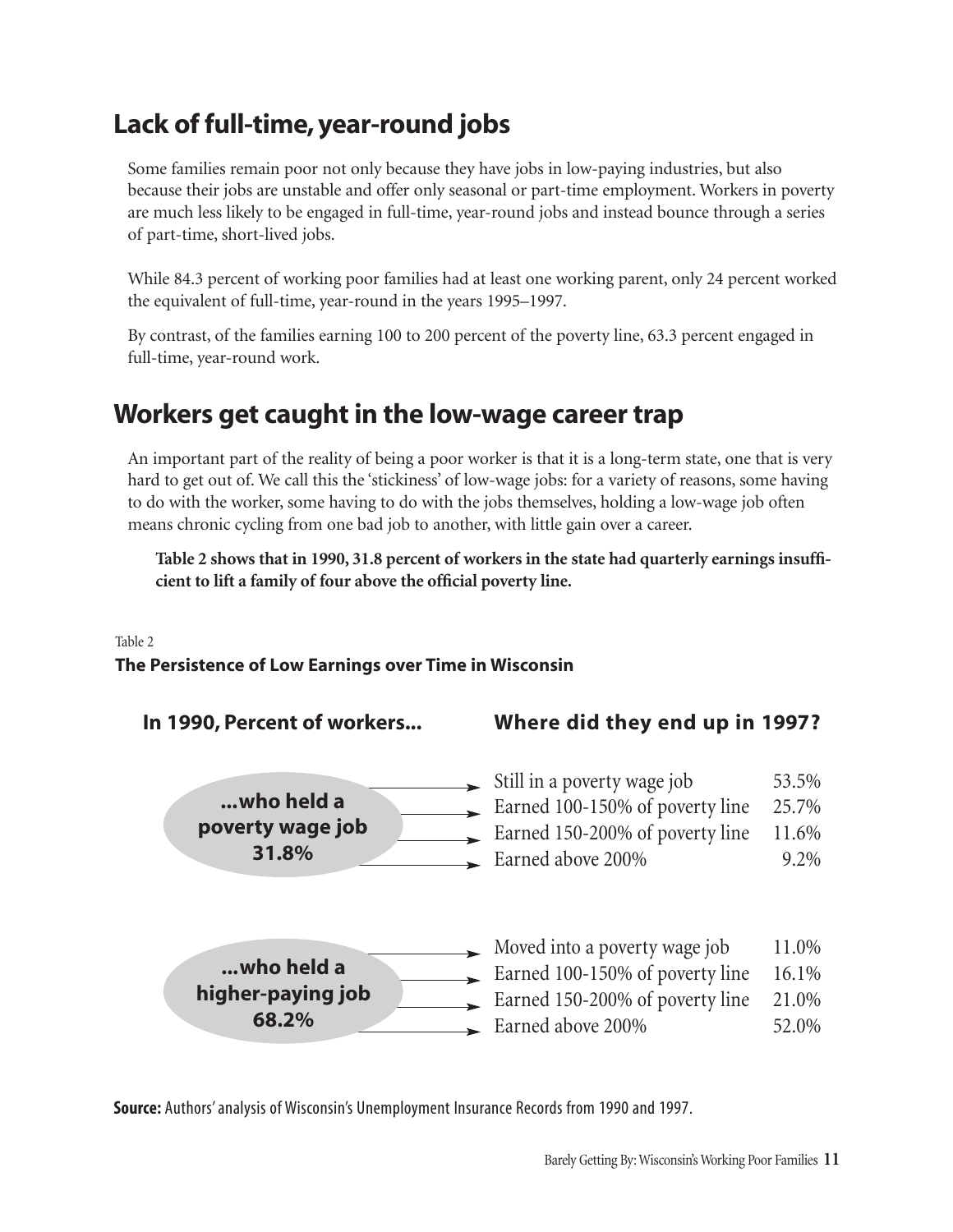

#### **The Johnson Family:** Beloit

enee Johnson's duties never seem to end. Renee Johnson's duties never seem to end.<br>She has two daughters, Areather, 18, and Jessica, 13. She also takes care of Areather's two-year-old, Jahara, much of the time. Plus there's her full-time, third shift job, which is a 34-mile, 60-minute round trip every day.

Renee, born and raised in Chicago, moved to Beloit ten years ago. After two years she was able to get Section 8 subsidized housing, so she doesn't want to move. The best job she could find is in Janesville, where she earns \$8 an hour making powdered alloy molds for blades and gears. The next level pays \$8.90 an hour and the top pay is \$11.75, should Renee ever get to that level.

Because Renee doesn't have a driver's license, Areather drives her to work. Areather also works in Janesville, but on a first shift job, so she must make the trip between the two cities ten times each week – a total of 340 miles.

Renee is a high school graduate and has tried to get better jobs, but hasn't succeeded. She had jobs at Swiss Colony and a Holiday Inn, but the pay at those jobs was less than \$7 an hour. In the late 1980s she attended cosmetology school and was left saddled with a \$2,500 student loan. In 1993, while receiving AFDC, she returned to school to study robotics technology at Blackhawk Tech. Although she liked the training, she had to quit after one year because she couldn't afford to pay for it, and her outstanding loan disqualified her

from getting financial assistance. She worked four years as a sewing machine operator, but was laid off in December 1999.

Healthy Start and childcare assistance cover Areather and her daughter, but Areather was told she is ineligible for food stamps and W-2. Since Areather is under 22 and living with her mother, Renee has to apply for food stamps for the entire household. Neither Renee nor Jessica has health insurance.

Renee still dreams of going to school for computer training, getting her driver's license and doing something besides factory work. She'd like to get her credit straightened out and buy a home some day. Her wages are so low she can't afford to buy school supplies for her daughter Jessica. "It's hard," Renee says. "I hope my daughters don't fall into the same pattern." But she feels their options are limited by their financial situation.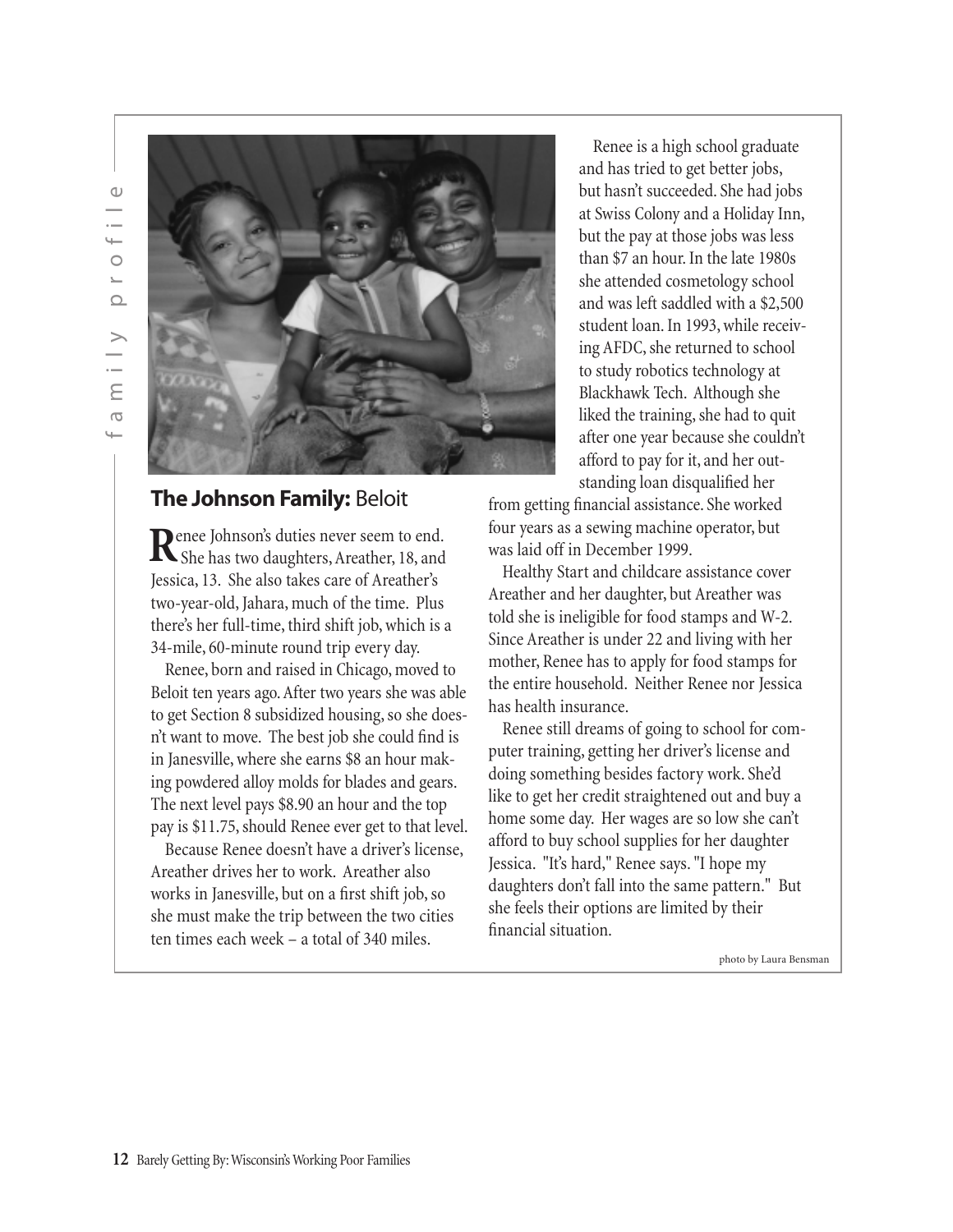**Eight years later, fully 53.5 percent of those same workers still held a poverty-wage job. Only 11.6 percent had managed to reach the pay range of 150 to 200 percent of the poverty line. And only 9 percent had managed to rise into a job paying 200 percent of the poverty line or more.**

**By contrast, the large majority of Wisconsin workers who were above the poverty line in 1990 were still above it in 1997 (89 percent). In fact, more than half were earning at least 200 percent of the poverty line.**

Thus there is a serious problem with low-wage jobs, beyond how little they pay at a given point in time. Over the long run, they often lead to low-wage careers.

### Low wages are a problem throughout the state

No region is immune to the problem of low-wage work.

The map in Figure 4 shows where the working poor in Wisconsin were located in 1997. Clearly, the large majority is in just a few counties: Milwaukee, Waukesha, Dane, Brown, and Outagamie.

But this map only tells part of the story. We also approach this issue from another angle, and instead ask, within each county, how many workers are earning wages below the poverty line? This is a question about communities and the type of opportunities they offer to their residents.

The map in Figure 5 shows, of all the workers within each county, the percentage that hold povertywage jobs. Residents of rural counties in Wisconsin clearly have a higher likelihood of holding a poverty-wage job than do urban residents.

The majority of Wisconsin's jobs are in urban areas; therefore, the majority of poverty-wage jobs are also in urban areas. But a higher percentage of jobs in rural areas pay very low wages.

The upshot, then, is that the working poor are every region's problem. The challenge of raising living standards for working families spans the state, and can only be solved through concerted action on all fronts—urban and rural, regional and statewide.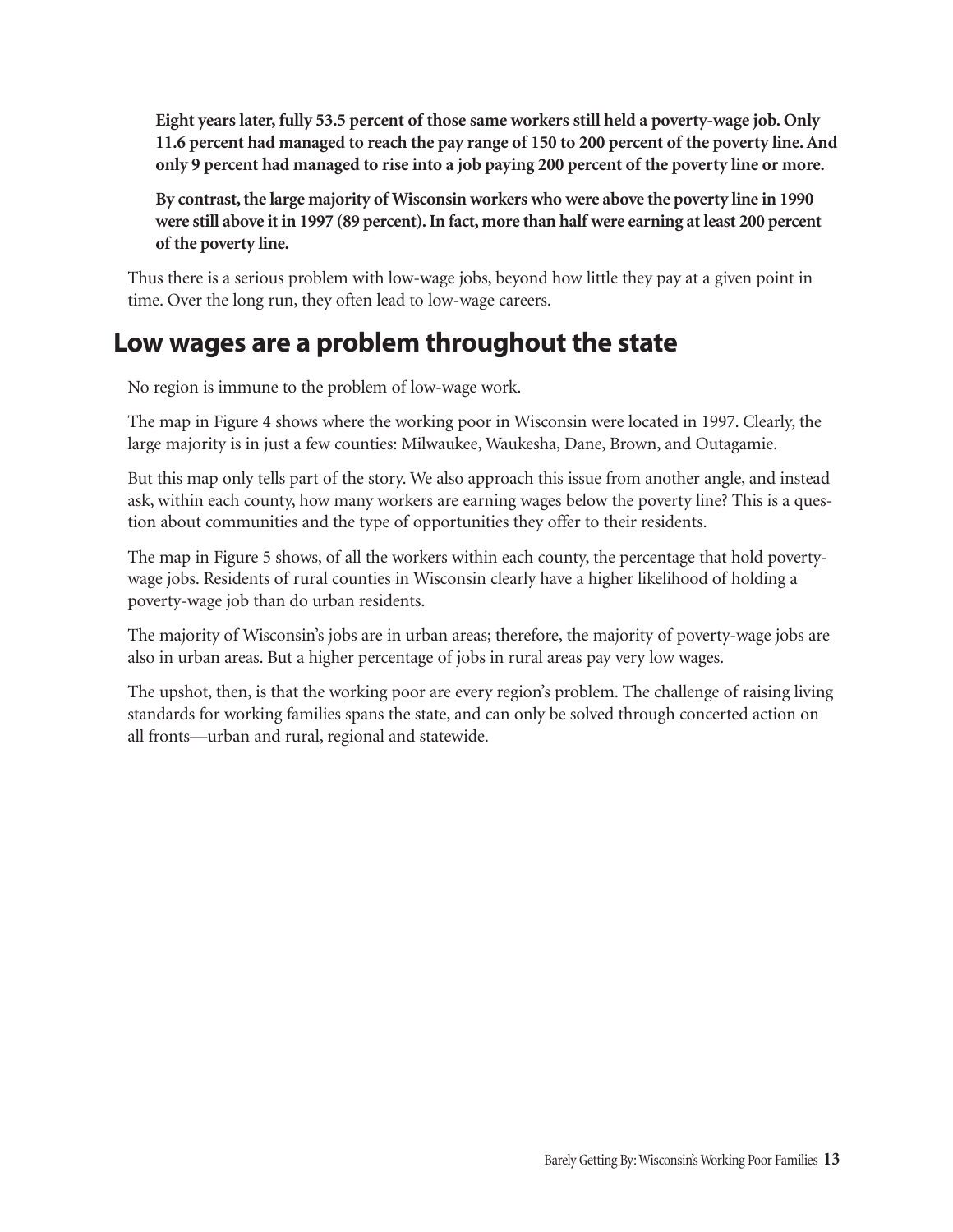

### **The Stowell Family:** Yuba

Warren Stowell is a dairy farmer who loves<br>the farming life. He has lived in Yuba (near Baraboo) all of his 46 years. After graduating from high school, he got married and with his wife has raised three daughters: Jamie, 21, who's now living on her own, Rebecca, 16, and fourteen-year-old Amy.

The Stowells have always had trouble making ends meet through farming, but the struggle has increased in recent years. In 1999 this family of four made just \$11,008 in taxable income. "If things continue the way they are," Warren laments,"we won't be farming next year." Mrs. Stowell works as a substitute teacher when she can. But she only gets \$6 an hour for an hour and a half a day, and the work is very infrequent.

Warren says the government needs to do more to protect farmers."Why do we import milk from California," he asks,"instead of supporting the small dairy farmers that are already here? All we ask for is a fair chance - and fair prices for our milk."

Lately, the biweekly check for the milk they sell hasn't been enough to pay their bills. When money is tight, they cut back, even on heat and electricity. He has to buy his own health insurance at \$196 a month, with a \$2,500 deductible. Warren's family has never used BadgerCare or any other state subsidy program."We don't ask anyone for help," he says.

"I've got too much pride." Renting farmland costs the Stowells \$800 a month, utilities are \$200, the phone is \$80, and insurance for their vehicles is \$100. Their grocery bill is low, about \$200 a month, because the Stowells produce most of the food they need. Besides dairy farming, they can vegetables and raise pigs and chickens for meat.

Like many families struggling to get by, the Stowells often have to let bills pile up. Warren says they can't spend much on his daughters. When he can afford to, he allocates about \$100 for clothes and other necessities. When it comes to getting by,"Mostly," Warren says, "we pray."

**Fact:** 39 percent of Wisconsin's working poor families with children live in rural parts of the state.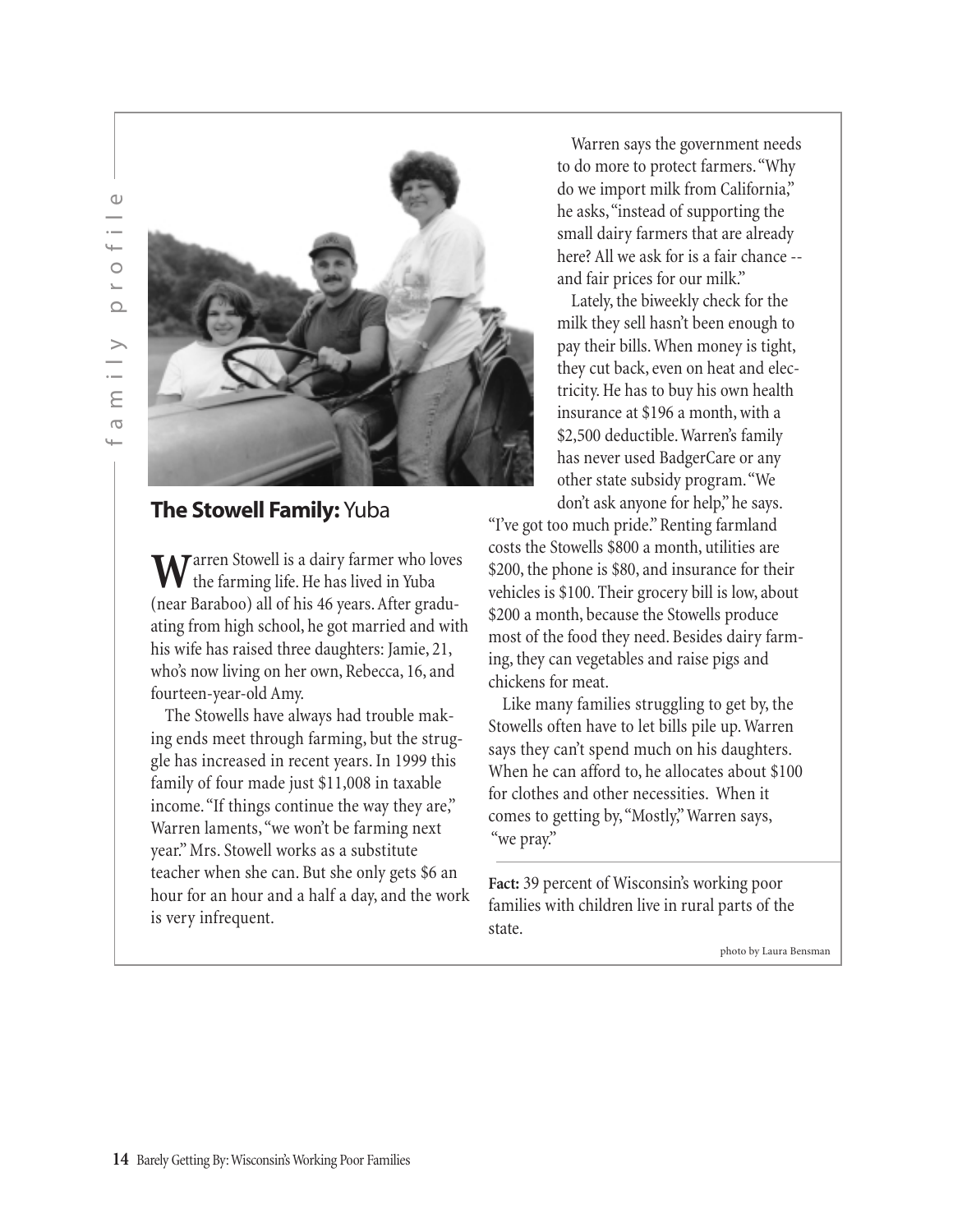#### Figure 4 **Percentage of All Poverty-Wage Workers in Each County (1997)**



**Source:** Center on Wisconsin Strategy, 2000.

#### Figure 5 **Within Each County, Percentage of Workers with a Poverty-Wage Job (1997)**



**Source:** Center on Wisconsin Strategy, 2000.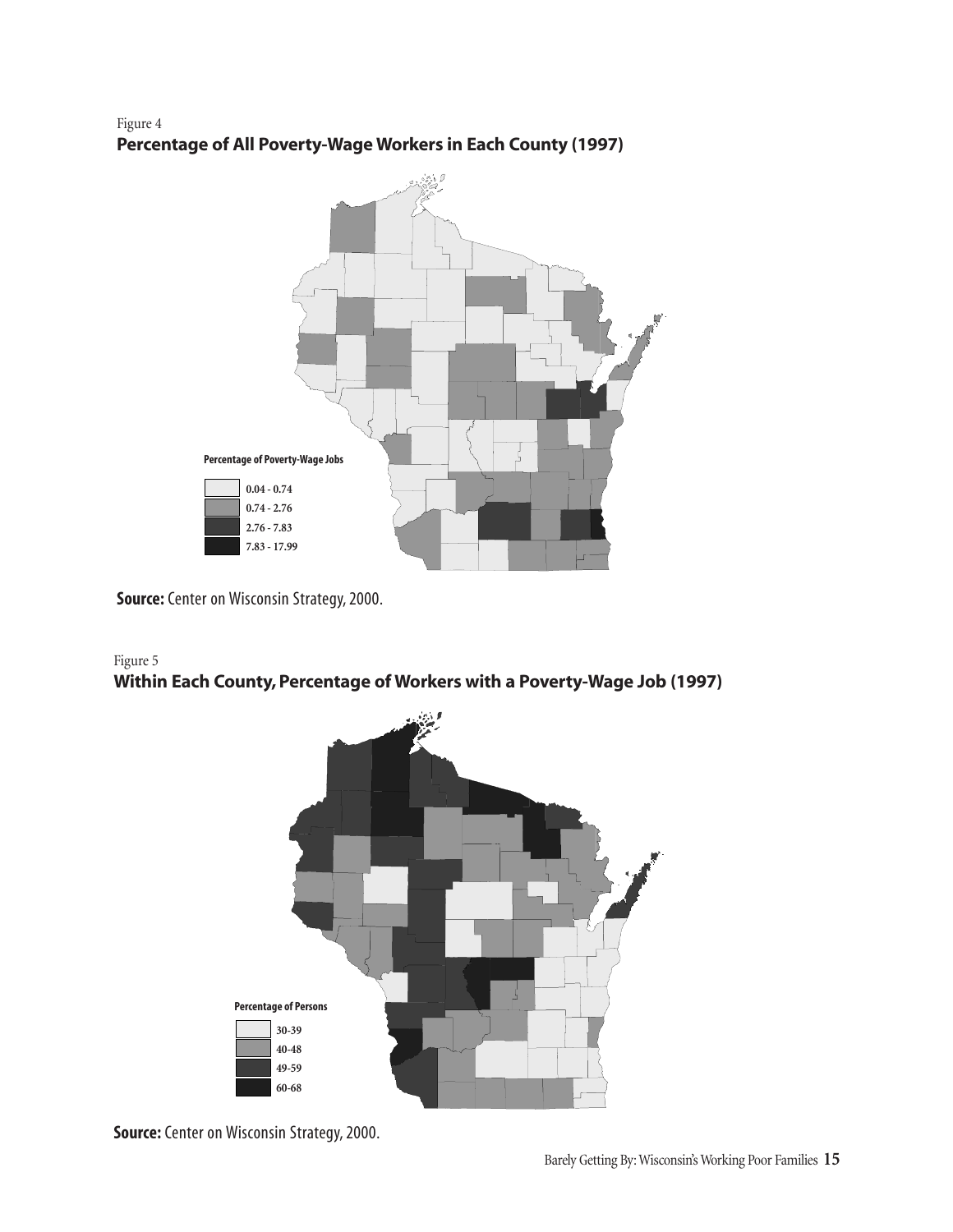## Policy Recommendations

Simply expanding the number of jobs is obviously not the route to a brighter economic future for all Wisconsinites. To truly reward work and support families, policy adjustments are necessary. Only then can we ensure that all Wisconsin families are moving towards economic self-sufficiency and increased family stability.

Achieving these goals will require a set of policy changes that "make work pay" – policies that increase wages, enable workers to improve their job skills, and expand the earned income tax credit. But improving the economic opportunities for low-income workers is not sufficient to help them escape the "poverty trap". Public benefits and tax credits phase out so quickly that low-income parents who earn more often find that their disposable income stagnates or even declines. Solving this problem necessitates expanding eligibility for basic supports and services, such as quality health care and childcare.

Improving the support services for Wisconsin families has another critical benefit – enabling working parents to hold onto their jobs and succeed in the workplace. Parents suffering from untreated health problems, struggling with unreliable childcare, or coping with a housing or transportation crisis cannot be expected to be productive and stable employees.

The following recommendations provide policymakers with the most critically needed changes to support families who are working and still struggling—families like those profiled throughout this report.

## Make Work Pay

### Earned Income Tax Credit

The Earned Income Tax Credit (EITC) provides a tremendous boost to the incomes of working poor families. However, the current structure of the federal credit penalizes families who earn more. The following change would mitigate the existing work penalty:

Adjust the federal EITC so it phases out more slowly (as income increases). and expand the credit for married, two-earner couples. These changes are included in a proposal by President Clinton and a plan endorsed by Wisconsin Congressman Petri. (These changes to the federal EITC would also indirectly boost Wisconsin's own EITC, since it is linked to the federal credit.)

#### Minimum Wage

Increasing the earnings for workers at the bottom of the labor market is one direct way to make work pay. Contrary to the popular image, most minimum wage workers are making direct contributions to family income.

Increase the state minimum wage and index it for inflation. Ten states have minimum wages higher than the federal level. Washington State, for example, recently enacted an increase to \$6.50 per hour, effective in January 2001, with indexing for inflation in subsequent years.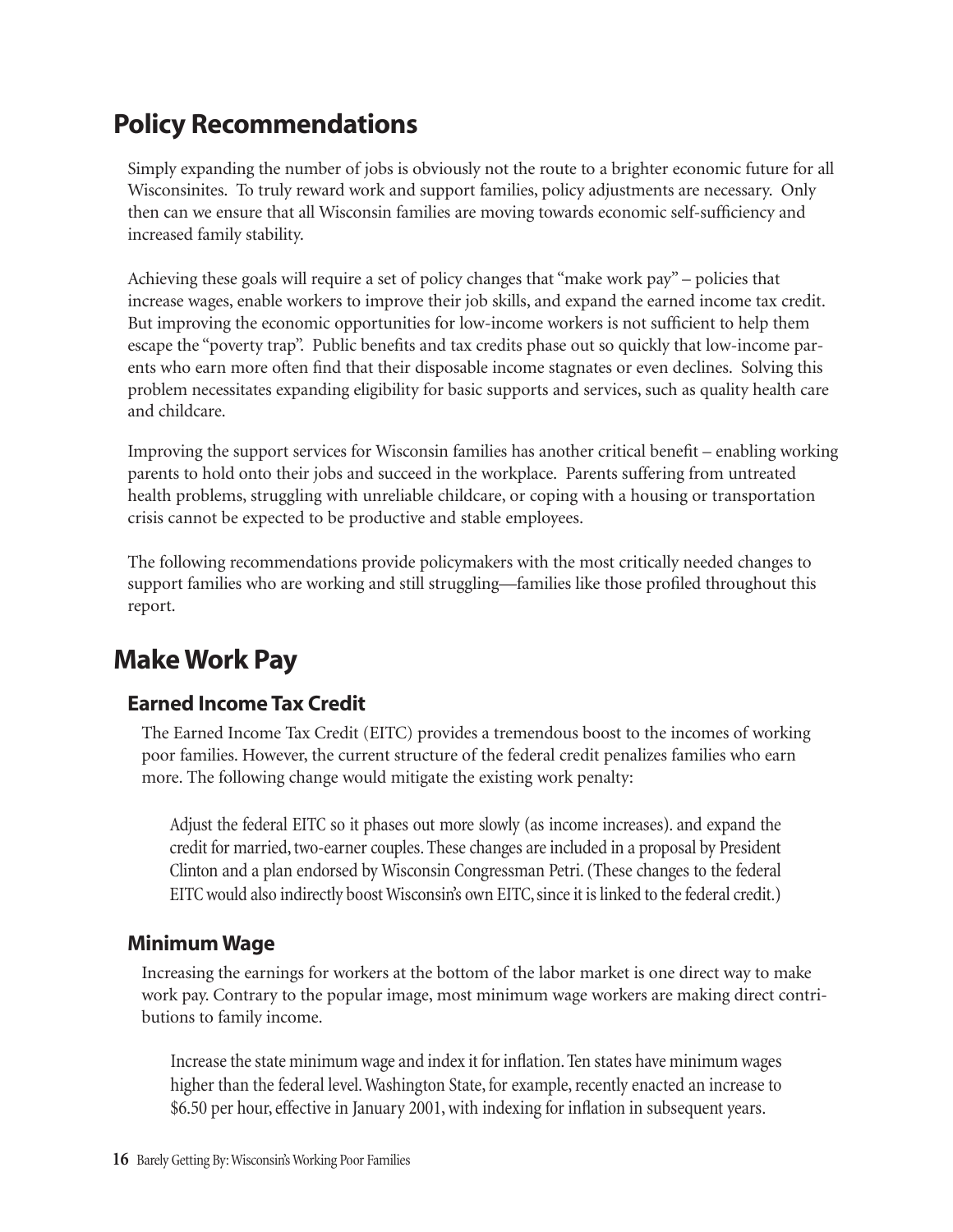### Education and Training / Industry Partnerships

Even as low-wage workers struggle to get out of the low-wage job trap, employers in some of Wisconsin's best paying industries are struggling to find qualified workers. Wisconsin is in an ideal position to overcome the skill gap in ways that payoff for both businesses and workers. Wisconsin also is home to one of the nation's premier industry partnerships, the Wisconsin Regional Training Partnership (WRTP), a partnership of more than 60 firms in Milwaukee's durable manufacturing sector that has implemented strategies to overcome the gap in the Milwaukee region.

Implement and expand workforce development and training initiatives for the current workforce that allow people to move into family-supporting jobs.

Expand and replicate comprehensive partnerships in leading industries that support technology upgrading, workplace education, and employment assistance for disadvantaged workers.

**Wisconsin Regional Training Partnership (WRTP):** In 1992, Milwaukee business and labor leaders formed the Wisconsin Regional Training Partnership to promote family-supporting jobs in a highly competitive manufacturing environment. The WRTP builds partnerships between the public, private, and non-profit sectors to unite the employment and training needs of workers with the workforce needs of employers. It is currently the largest sectoral consortium in the country, with 64 member firms that employ some 60,000 state residents in machining, electronics, plastics, and related sectors. More than half of those members are small to medium size firms with 500 employers or fewer.

The Partnership has developed successful models for: (1) implementing new technologies and work processes; (2) educating and training the current workforce; and (3) ensuring an adequate supply of skilled workers in the future. These models have enabled members of the WRTP to obtain significant improvements in business performance, achieve substantial increases in employment, and attract qualified workers into manufacturing. Perhaps most important, the direct linking of training and placement has opened up access to good jobs for disadvantaged workers.

**Project QUEST:** San Antonio's Project QUEST was developed in direct response to community concerns about increased inequalities in the San Antonio job market. QUEST begins by targeting sectors with good jobs and room for advancement, including health care, electronics, maintenance and repair, and business systems. QUEST then recruits job seekers directly through outreach centers in the community. Participants must have a high-school diploma or GED (those without are referred to agencies who can help them) and must attend weekly counseling sessions.

Participants choose a target occupation, work with a QUEST counselor to create an employment plan, and are enrolled in an appropriate training program. QUEST lends assistance with food stamps, transportation and child care. Once training is completed, participants are placed in a position that has been committed by area employers.

The success of QUEST comes from its ties to the community, its ability to hold participants accountable, and most important, from its strong coordinating role.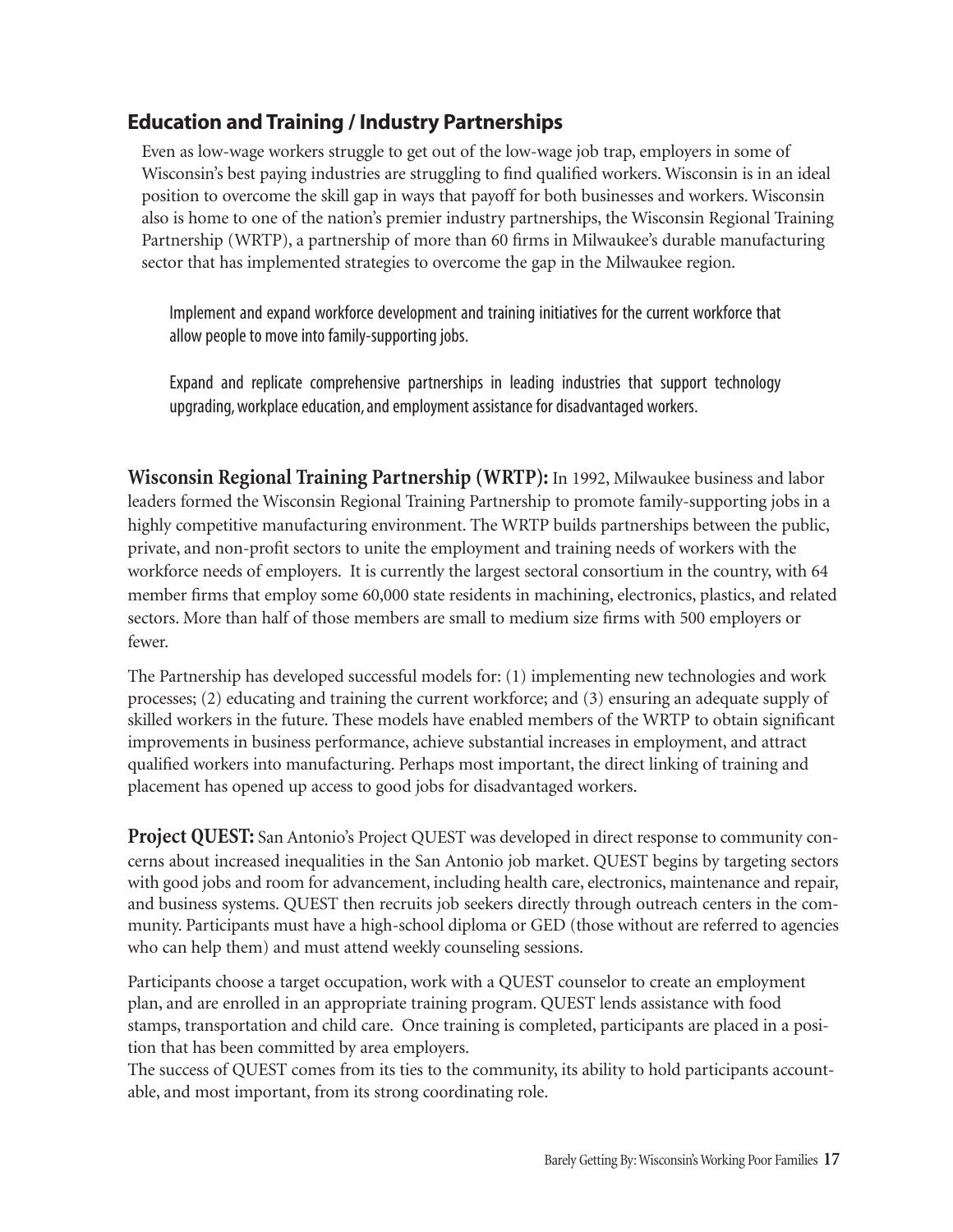#### Business Subsidies

Wisconsin provides tens of millions of dollars in economic development to firms every year in the name of creating and retaining jobs. Despite the huge amount of money involved there is very little reporting to determine if the jobs we are subsidizing are supporting working families. The following changes would improve accountability and increase the cost-effectiveness of Wisconsin's business subsidies:

Implement a reporting system similar to those in Minnesota and Maine to answer such questions as: how many jobs were created or retained, what were the wages and employer-provided health care benefits of those jobs, and in what industries were those jobs.

Require local and state agencies to develop criteria for awarding subsidies, including a policy for wages and benefits for newly-created jobs. Companies that fail to meet their wage and job creation goals within a reasonable time frame would be required to pay back, with interest, at least a prorated amount of the development assistance.

## Support Working Families

### Outreach and Enrollment

The profiles in this report illustrate that many families are unaware of the supports they may be eligible for or are intimidated by the application and enrollment procedures.

Expand outreach initiatives and simplify enrollment processes to make sure that eligible families know about and take advantage of critical support services.

### **Childcare**

Wisconsin, like most other states, faces a host of challenges in providing access to quality childcare for working families. Arguably the most expensive item in a family's budget, full-time licensed care typically costs upwards of \$7,000 per year. The following recommendations would make the already innovative childcare subsidy program more successful:

Make the Wisconsin Shares childcare subsidies more accessible to parents enrolled in higher education programs;

Explore the feasibility of expanding access to childcare subsidies to families with incomes up to 250% of the federal poverty line (as allowed by federal rules) to address the current "cliff effects" in the childcare subsidy program that occur when families reach income limits, and lose benefits before they are able to cover these costs independently.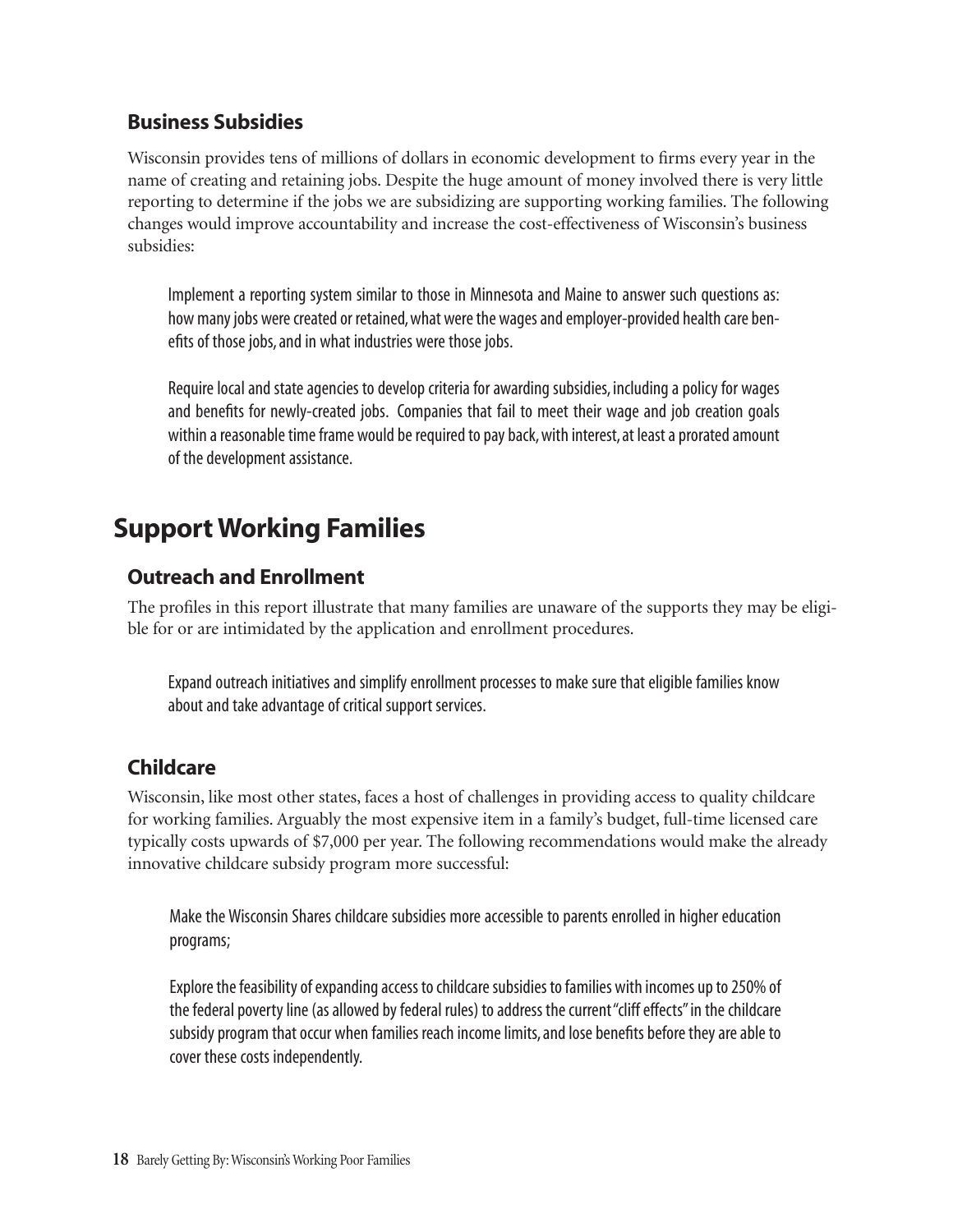**Rhode Island's "Starting Right"Program:** In 1999 Rhode Island enacted a comprehensive early child care and education bill called "Starting RIght". A key component of the bill is expansion of the state's subsidized child care program to 250 percent of the federal poverty level in to 2001. Rhode Island currently serves families up to 225 percent of the poverty level, and unlike some other states that have high eligibility standards, it has no waiting list for child care. In fact, Rhode Island makes child care an entitlement for all working parents who meet the income eligibility standards. The new law also includes \$984,000 to support start-up and innovative programs and an increase of \$700,000 for training and accreditation.

Since 1996 Rhode Island has made the state's Medicaid insurance plan available to child care providers who are serving children receiving subsidized child care. This initiative extends health insurance coverage to a group of employees who often lack insurance, and it improves worker benefits and retention without increasing child care fees.

### Medical Coverage

In recent years, Wisconsin has taken significant steps forward to ensure that increased numbers of low-income workers have access to health insurance. The state's innovative BadgerCare program (which essentially expands access to Medicaid to low-income working families) is generally considered to be a success, with more than 60,000 people enrolled. However, specific policy changes are needed to continue the state's progress in improving access to health insurance for uninsured lowwage workers and their families, including:

Eliminate or reduce the BadgerCare premiums that have proven to be a significant impediment to enrollment for families over 150% of the federal poverty line;

Assess the feasibility of expanding BadgerCare coverage to families with incomes up to 250% of the federal poverty line (as federal rules allow).

**Vermont's Health Care Initiatives:** Vermont has emerged in recent years as a national leader in moving toward the goal of achieving nearly universal access to health insurance. Using funding from the federal Child Health Insurance Program (CHIP), the state expanded its Medicaid program for children to 300 percent of the federal poverty level in November 1998. This program, known as Dr. Dynasaur, covers children through age 17. Dr. Dynasaur does not employ an assets test and charges no premiums for children in families below 185 percent of the poverty level. The state charges modest monthly premiums, up to a maximum of \$50 per household, for families between 225 and 300 percent of the poverty level.

Another important part of the state's health care initiatives is the Vermont Health Access Plan (VHAP), which was first implemented in January 1996. This program uses funding from an increase in Vermont's tobacco tax to provide health care services to low-income uninsured adults and lowincome elderly or disabled individuals who are provided a pharmacy benefit. VHAP was expanded last year to cover uninsured adults up to 185 percent of the poverty level.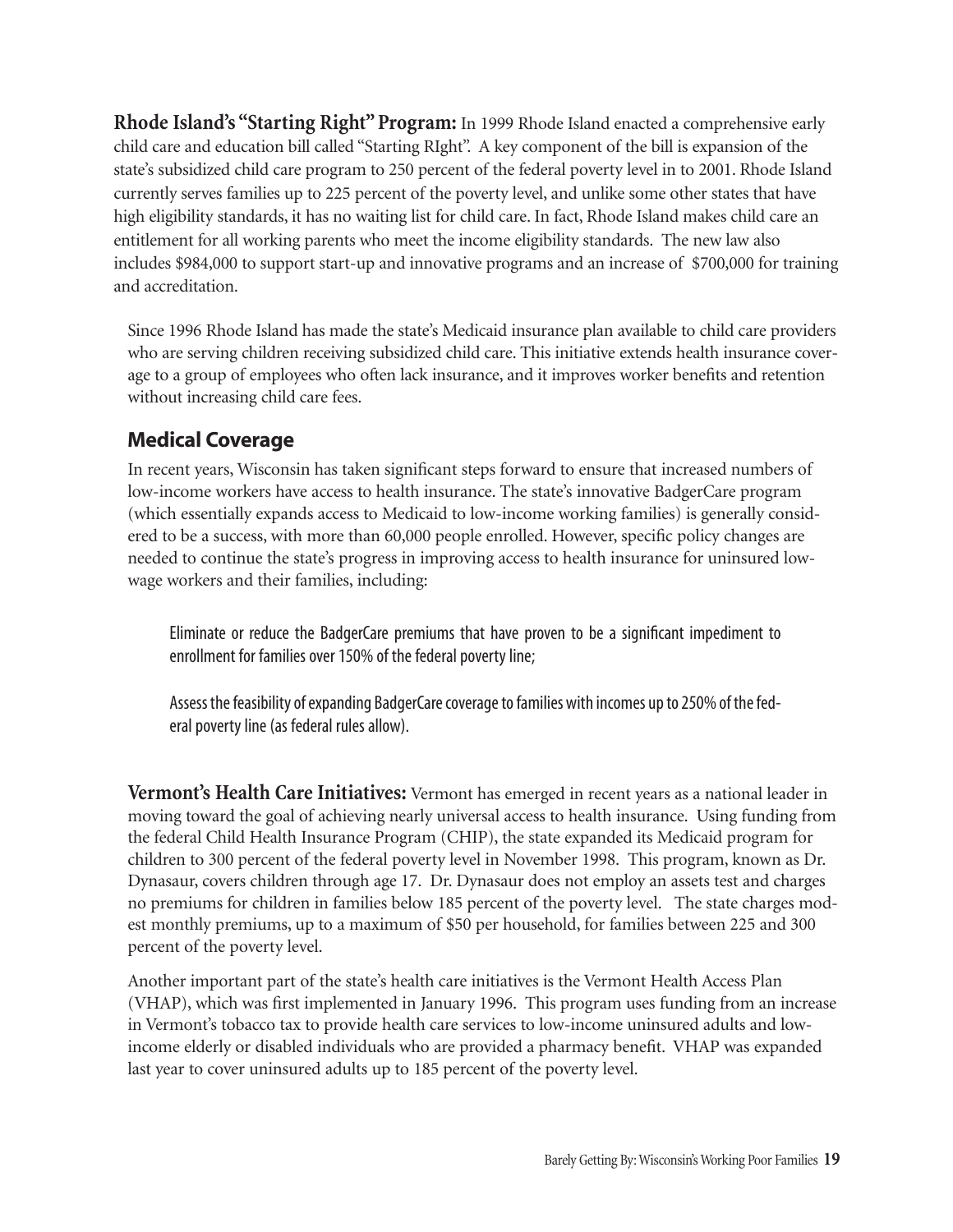### **Housing**

Housing is one of the most expensive and least flexible parts of a low-income family's budget. As well, the supply of housing units affordable to low-income families continues to shrink — as a result, many families struggle to maintain a stable housing situation, which in turn undermines their attempts to maintain steady employment.

Develop initiatives to stabilize housing for low-income families; models such as the rent voucher programs utilized by other states should be considered.

**Minnesota Rent Assistance Program:** Since 1992, Minnesota has operated a rental subsidy program that helps low-income families keep their housing costs to a manageable portion of their budget. This program, known formally as the Minnesota Rent Assistance for Family Stabilization Demonstration Program, provides vouchers to families participating in the state's welfare reform initiative. The rental subsidy can be as high as \$250 per month in metropolitan counties and \$200 per month in non-metropolitan areas. A participating renter pays 30 percent of family income plus any difference between rent and the subsidy amount.

The Minnesota rent assistance program currently serves about 640 families. The program was initially funded with state tax revenue, but is currently funded with \$4.2 million annually from the state's allocation of federal welfare (TANF) funds.

### **Transportation**

Lack of reliable, affordable transportation is a significant problem for low-income working families. Numerous efforts have focused on mass transit options, which, though important, ignore the reality that mass transportation is simply not an option in many parts of the state. Recommendations to help families stabilize their transportation situation include the following:

Expand efforts to create individual transportation solutions, such as low-cost car loans and innovative repair programs;

Help low-income workers regain their suspended driving privileges.Often, prohibitive fines (many times for minor traffic violations) have accumulated, and families are unable to obtain a new license — necessary for most jobs — or risk driving on a suspended license.

**"Work for Wheels":** Lockheed Martin, which holds the contract to administer welfare services in Dallas, Texas, has developed an innovative transportation initiative called "Work for Wheels." Essentially a van-pool service with a twist, "Work for Wheels" aims to help those leaving welfare overcome transportation barriers and get to their new work sites. Riders' fares for using these van services are held in a special account. If a worker maintains employment for three months, she gets all the saved funds back to use towards a car down payment. The fares, which amount to only a few dollars for each leg of the transit, can add up to considerable amounts of money over time. Lockheed will also work with local car dealers to help the worker get the necessary financing.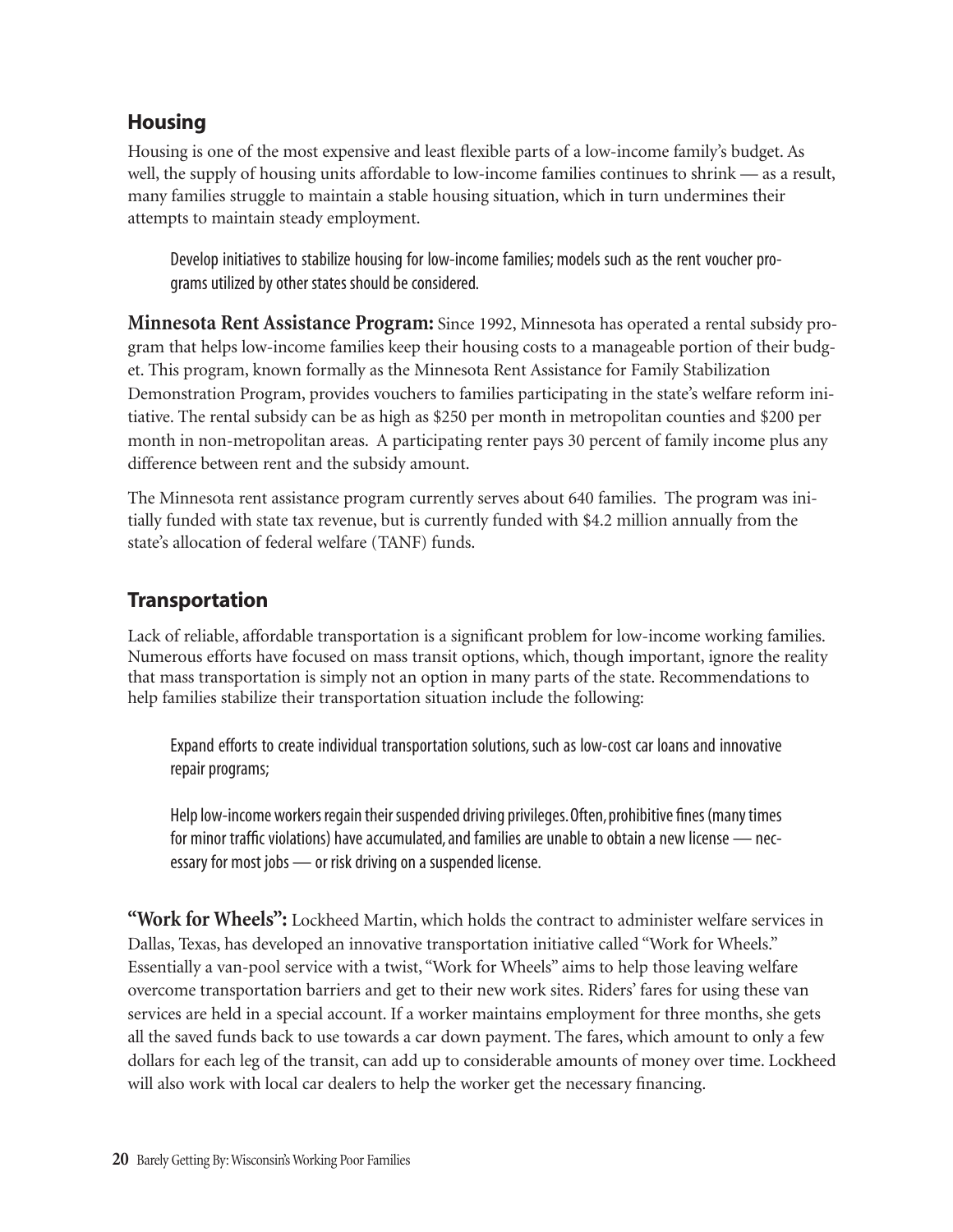## Data Sources and Definitions

#### Data Sources

*Center on Budget and Policy Priorities:* Some of the data presented in this report come from the Center of Budget and Policy Priorities' analysis of the Current Population Survey (CPS). The CPS is a survey of roughly 50,000 households nationwide conducted every month. The data used here come from the March CPS, which includes questions on income and employment in the previous calendar year. The CBPP report presents the averages of March CPS data for the calendar years 1995 through 1997, a period referred to as "the second half of the 1990s" when not explicitly stated. Combining data for three years provides a larger sample and thus more reliable findings. The Center on Budget and Policy Priorities compiled these data in a report entitled, "The Poverty Despite Work Handbook: Data and Guidelines for Preparing a Report on the Working Poor in Each State."

*Current Population Survey:* The data on poverty wages and earners stem from an analysis of the March Current Population Survey conducted by the Center on Wisconsin Strategy.

*Bureau of Labor Statistics:* The data on average weekly pay and net job growth by industry come from the U. S. Bureau of Labor Statistics' "ES202" data series, which is based on reports employers file as part of their unemployment compensation taxes. The data are published in a BLS publication entitled, "Average Annual Pay by State and Industry." Average weekly pay is calculated simply by dividing the average annual pay by 52. The net job growth attributed to a particular sector is calculated by dividing the job growth in an industry by the total job growth over the time period.

*Department of Workforce Development:* For Table 2 and Figures 4 and 5, we use a 5% sample of wage records drawn from the Unemployment Insurance data files that are maintained by the State of Wisconsin, Department of Workforce Development. The sample was given to COWS under a license designed to maintain the confidentiality of individual records; we therefore report only aggregate data. A worker's quarterly wage record was included in this sample if he or she held that same job in the previous and following quarters. This was done in order to ensure that the quarterly earnings reported represent earnings for a full quarter of work, not just some part of that quarter.

*Family Profiles:* The family profiles were based upon interviews conducted by AFL-CIO community liaisons, Wisconsin Council on Children and Families, and Institute for Wisconsin's Future staff. All interviews took place between March and May 2000. Most were conducted at the interviewees' homes; one took place at the profiled parent's place of employment. Photos of the families are credited to Pete DiAntoni and Laura Bensman.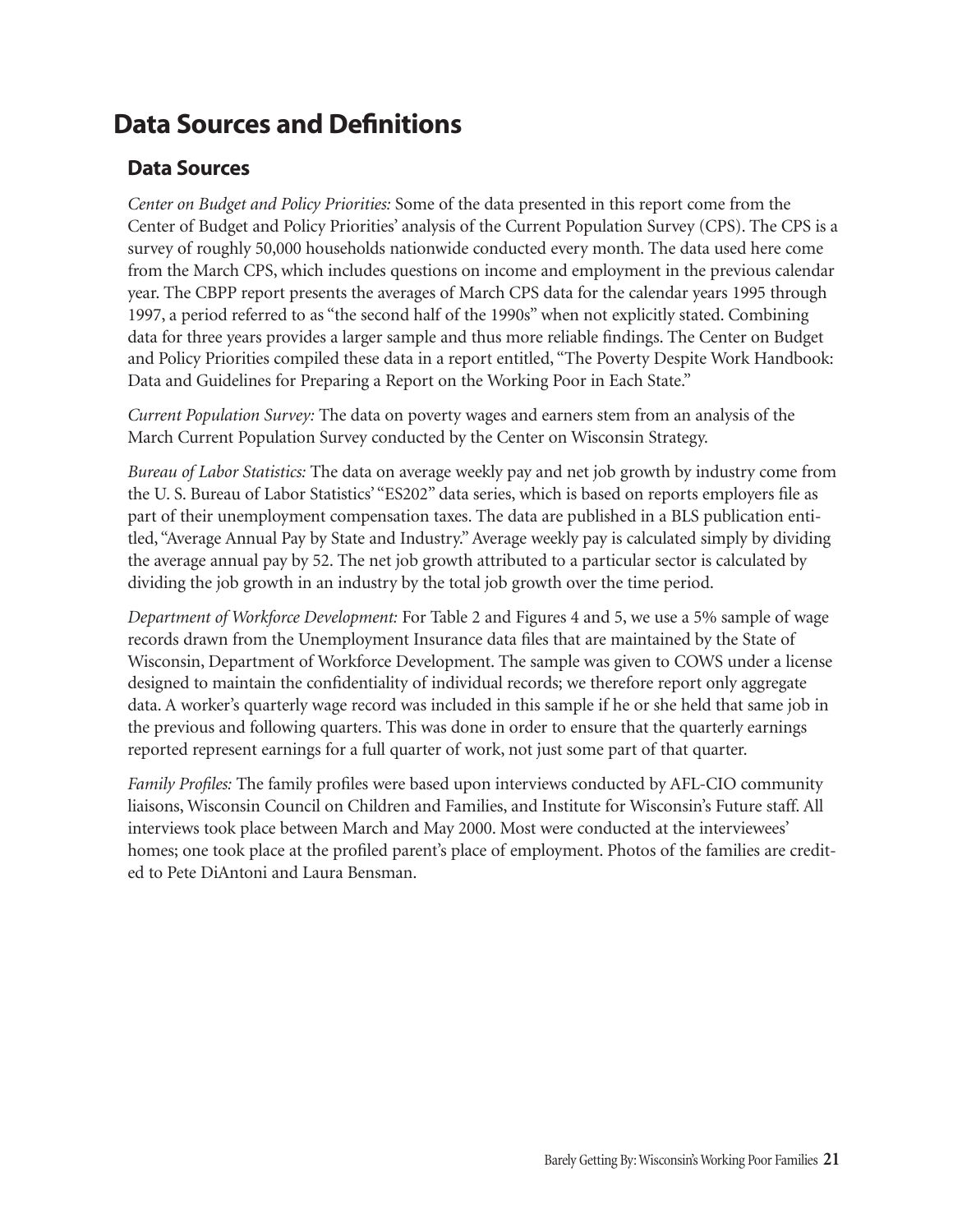### Defining Poverty

In the 1950s, the "poverty line" entered the national pantheon of statistics. The definition was imperfect when it was developed and the problems with it — e.g., inattention to regional price variation and shifts in housing and health care costs — have grown over time. However, it remains the most common benchmark on material deprivation, the key indicator of life in poverty. For a family of four in 1999, the poverty line was just \$16,895.

Throughout the report, "poverty" refers to individuals, families, and households with total income below the federal poverty line for their household. "Income" as used here simply means all sources of money — principally wages, but also salaries, rents, interest, dividends, and cash entitlements available to an individual or group. "Family" denotes a household of two or more related persons living together.

As much as possible, we try to present current data. For information about the poverty status of individual workers, 1997 is the most recent year available. For information about the poverty status of families and their children, we use pooled data from 1995 to 1997. The data from years 1995 and 1996 are prior to welfare reform but the data from 1997 give numbers reflective of the dramatic changes in the welfare system. Therefore, reporting on the conditions of families, our numbers include both before and after Wisconsin's 1996 welfare reform, which required welfare recipients to work. Welfare reform had a tremendous impact on labor force participation rates, and so our mid-late 1990s data may somewhat underestimate the current prevalence of working among Wisconsin's poor.